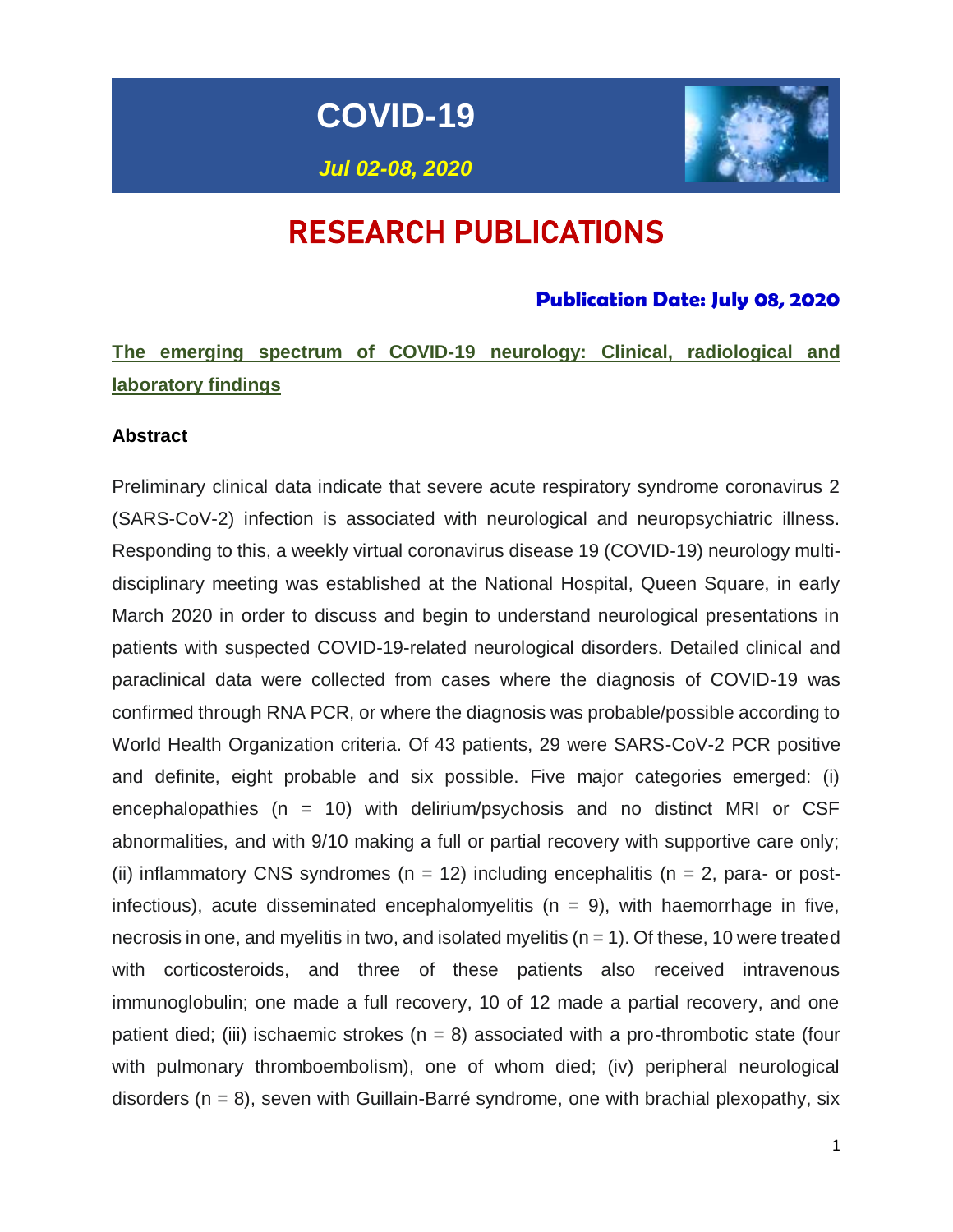of eight making a partial and ongoing recovery; and (v) five patients with miscellaneous central disorders who did not fit these categories. SARS-CoV-2 infection is associated with a wide spectrum of neurological syndromes affecting the whole neuraxis, including the cerebral vasculature and, in some cases, responding to immunotherapies. The high incidence of acute disseminated encephalomyelitis, particularly with haemorrhagic change, is striking. This complication was not related to the severity of the respiratory COVID-19 disease. Early recognition, investigation and management of COVID-19 related neurological disease is challenging. Further clinical, neuroradiological, biomarker and neuropathological studies are essential to determine the underlying pathobiological mechanisms, which will guide treatment. Longitudinal follow-up studies will be necessary to ascertain the long-term neurological and neuropsychological consequences of this pandemic.

#### **Reference**

https://academic.oup.com/brain/article/doi/10.1093/brain/awaa240/5868408?searchresu  $lt=1$ 

## **Sars-Cov-2 cell entry receptor Ace2 mediated endothelial dysfunction leads to vascular thrombosis in COVID-19 patients**

#### **Abstract**

Several studies have described an unusually high incidence of vascular thrombosis in coronavirus disease-2019 (COVID-19) patients. Pathogenesis of the vascular thrombosis in COVID-19 is least understood for now and presents a challenge to the treating physicians. Severe acute respiratory syndrome coronavirus-2 (SARS-CoV-2), the causative pathogen for COVID-19, has been shown to bind to angiotensin converting enzyme 2 (ACE2) protein in human epithelial cells which facilitates its entry in the organ and mediate tissue-specific pathogenesis. For ACE2 mediated cell entry of the SARS-CoV-2, co-expression of one more protein—Transmembrane protease serine 2 (TMPRSS2) is essential. Existing studies suggested a significant expression of ACE2 and TMPRSS2 in human vascular endothelium. Recently, in situ evidence has been presented that SARS-CoV-2 can infect cells in human vascular endothelium. Based on the circumstantial evidence present in the literature, we propose a SARS-CoV-2 cell entry receptor ACE2 based mechanism for vascular thrombosis in COVID-19 patients.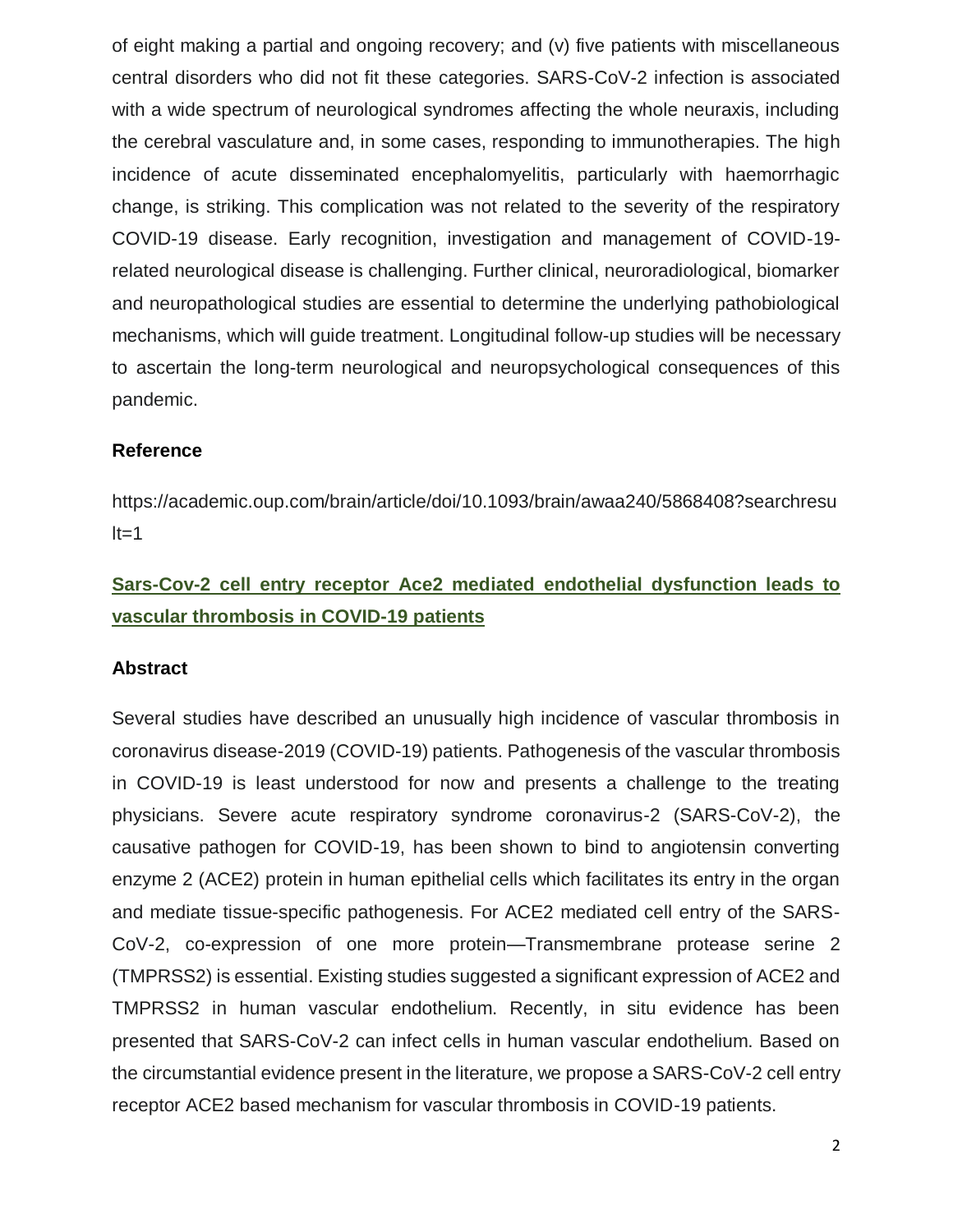#### **Reference**

https://papers.ssrn.com/sol3/papers.cfm?abstract\_id=3640259

### **Disease modifying therapies and COVID-19 severity in Multiple Sclerosis**

#### **Abstract**

*Background*: Immunosuppressive and immunomodulatory therapies are a major issue during the current coronavirus disease 2019 (Covid-19) pandemic, and in anticipation of possible next waves.

*Methods*: In a nationwide study we retrospectively collected data of persons with Multiple Sclerosis (PwMS) with suspected or confirmed Covid-19. We assessed the association of therapies for MS with Covid-19 by comparing their observed frequency with the one expected in non-pandemic conditions (expressing the association by Odds Ratios [OR]). We evaluated baseline characteristics and MS therapies associated to a severe Covid-19 course by multivariate logistic models.

*Findings*: Of 784 PwMS with suspected (n=593) or confirmed (n=191) Covid-19 and a median follow-up of 84 days (range=30-135), 13 (1·66%) died: 11 of them were in a progressive MS phase, and 8 were without any therapy. Thirty-three (4·2%) were admitted to an Intensive Care Unit; 90 (11·5%) had a radiologically documented pneumonia; 88 (11·2%) were hospitalized. We found an excess of patients treated with Ocrelizumab (OR=1·84,95%CI=1·31-2·56, p<0·001) and a reduction of patients treated with Interferon (OR=0.47,95%CI=0.33-0.67, p<0.001) as compared to the frequency of use of these DMTs in the Italian MS population. After adjusting for region, age, sex, progressive MS course and recent methylprednisolone use, the therapy with an anti-CD20 agent (Ocrelizumab or Rituximab) was significantly associated (OR=2·59,95%CI=1·43-4·67, p=0·002) with an increased risk of severe Covid-19 course. Recent use (<1 month) of methylprednisolone was also associated with a worse outcome (OR=6·0,95%CI=2·2-16·5, p=0·007).

*Interpretation*: This study showed an acceptable level of safety of therapies with a broad array of mechanisms of action. However, the study detected elements of risk and protection with respect to Covid-19 in MS. These will need to be considered in countries where the pandemic is persisting and in preparation for post-pandemic scenarios.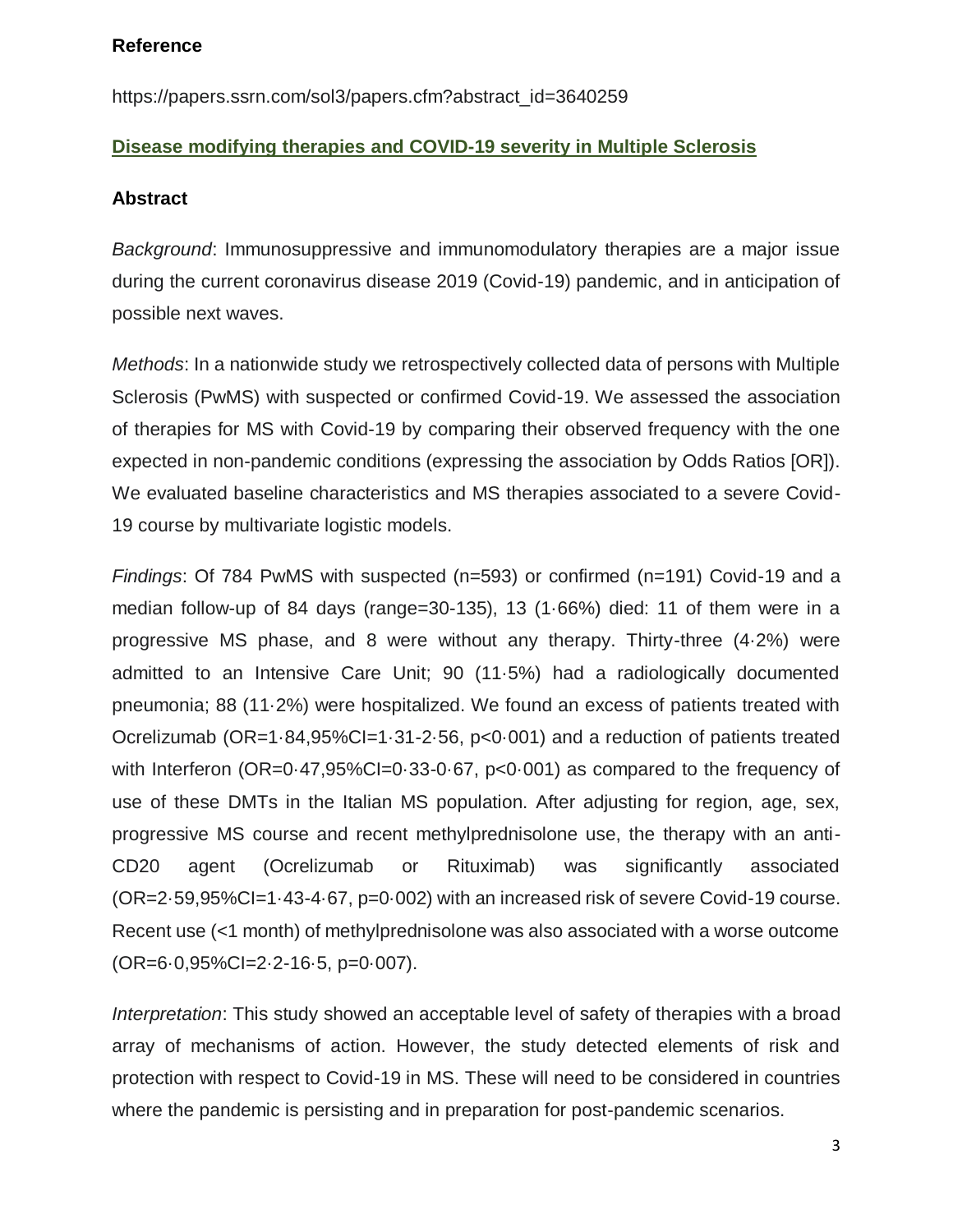#### **Reference**

https://papers.ssrn.com/sol3/papers.cfm?abstract\_id=3631244

## **Four**‐**step approach to efficiently develop capillary gel electrophoresis methods for viral vaccine protein analysis**

#### **Abstract**

Vaccines against infectious diseases are urgently needed. Therefore, modern analytical method development should be as efficient as possible to speed up vaccine development. The objectives of the study were to identify critical method parameters (CMPs) and to establish a set of steps to efficiently develop and validate a CE‐SDS method for vaccine protein analysis based on a commercially available gel buffer. The CMPs were obtained from reviewing the literature and testing the effects of gel buffer dilution. A four‐step approach, including two multivariate DoE (design of experiments) steps, was proposed, based on CMPs and was verified by CE‐SDS method development for: (i) the determination of influenza group 1 mini‐haemagglutinin glycoprotein; and (ii) the determination of polio virus particle proteins from an inactivated polio vaccine (IPV). The CMPs for sample preparation were incubation temperature(s) and time(s), pH, and reagent(s) concentration(s) and the detection wavelength. The effects of gel buffer dilution revealed the CMPs for CE‐SDS separation to be the effective length, the gel buffer concentration, and the capillary temperature. The four‐step approach based on the CMPs was efficient for the development of the two CE methods. A four-step approach to efficiently develop capillary gel electrophoresis methods for viral vaccine protein analysis was successfully established.

### **Reference**

https://onlinelibrary.wiley.com/doi/10.1002/elps.202000107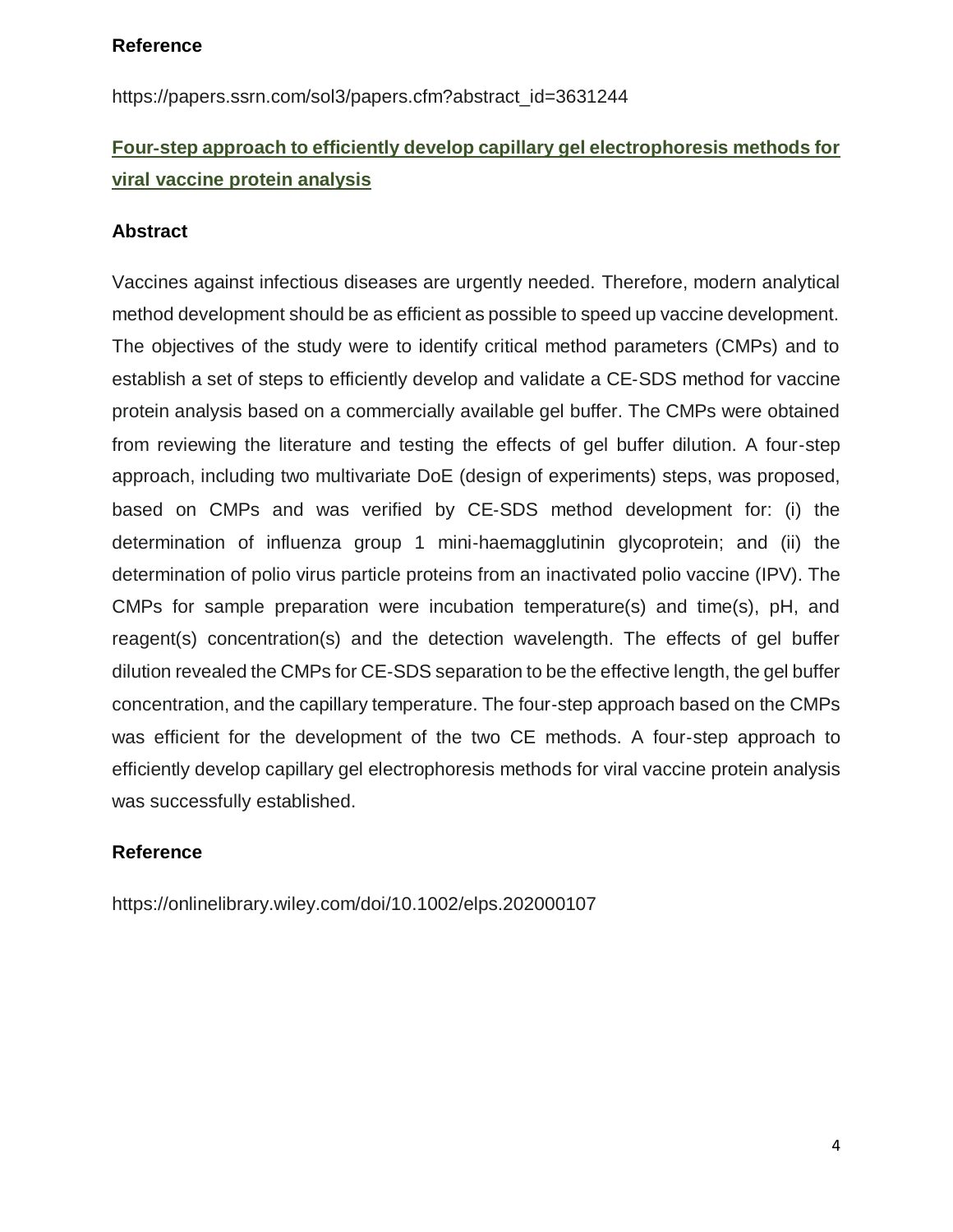# **Changes in RT**‐**PCR test results and symptoms during the menstrual cycle of female individuals infected with SARS**‐**CoV**‐**2: Report of two cases**

#### **Abstract**

*Background*: The implications of the menstrual cycle for disease susceptibility, development, and severity of acute respiratory syndrome coronavirus 2 (SARS‐CoV‐2) infection are largely unknown.

*Case presentation*: Here we describe two women infected with SARS‐CoV‐2 whose RT‐ PCR test results and symptoms changed during the menstrual cycle. The first patient developed a fever on the first day of her menstrual period, and again on the first day of her next menstrual period after hospital discharge. RT‐PCR test results were positive during the first menstrual period before admission, but turned negative during hospitalization, and then were positive again during the second menstrual period after hospital discharge. Another one also developed a fever again on the first day of her menstrual period after hospital discharge. RT‐PCR test results were negative before admission and during hospitalization, but turned positive during the first menstrual period after hospital discharge.

*Conclusions*: The cases indicate sex hormones may play an important role in SARS‐CoV‐ 2 infection. For women with history of exposure to SARS‐CoV‐2, the management protocol should include assessment of the menstrual status.

### **Reference**

### <https://onlinelibrary.wiley.com/doi/10.1002/jmv.26275>

# **Optimising benefits of testing key workers for infection with SARS-CoV-2: A mathematical modelling analysis**

#### **Abstract**

*Background*: Internationally, key workers such as healthcare staff are advised to stay at home if they or household members experience coronavirus disease 2019 (COVID-19) like symptoms. This potentially isolates / quarantines many staff without SARS-CoV-2, whilst not preventing transmission from staff with asymptomatic infection. We explored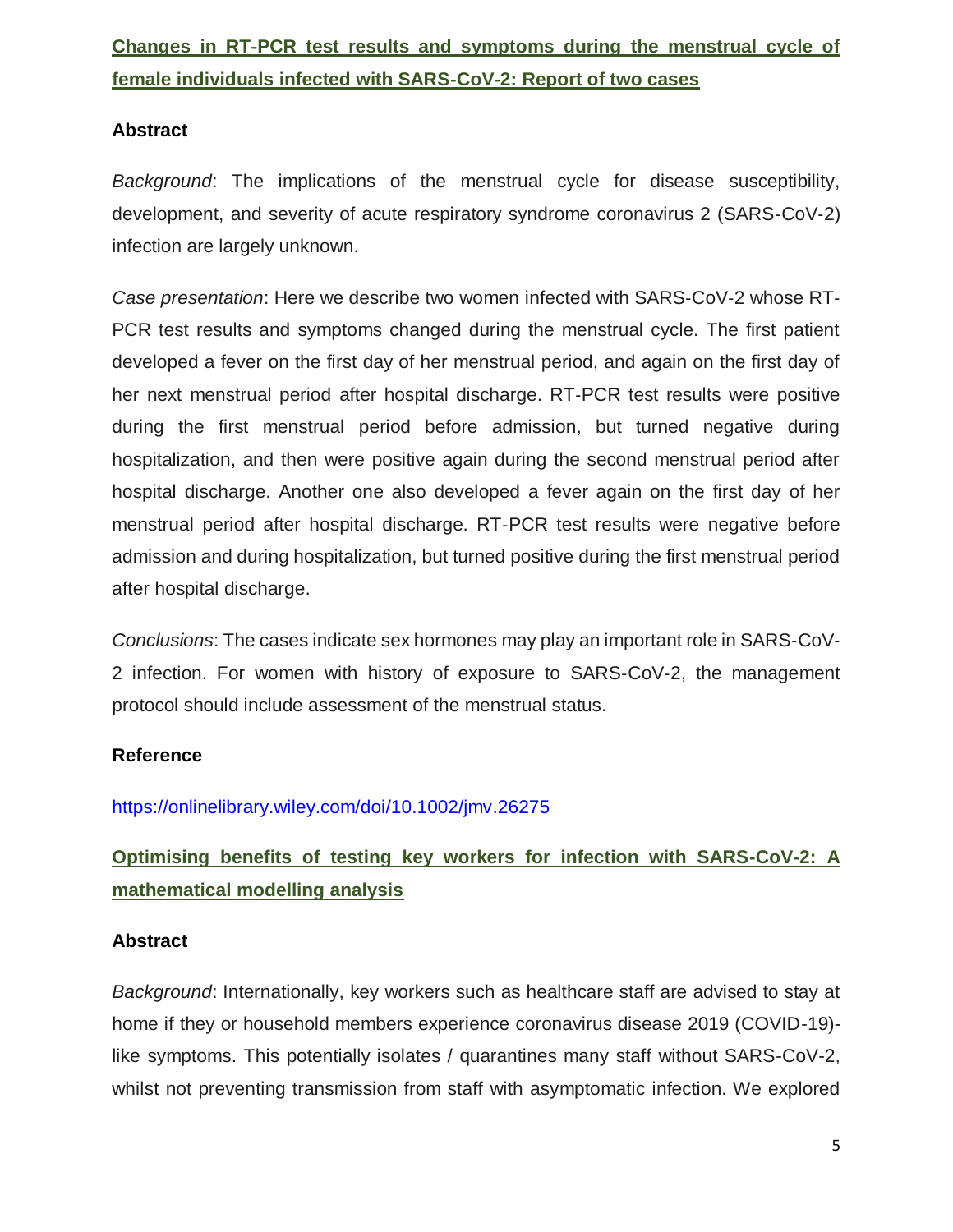the impact of testing staff on absence durations from work and transmission risks to others.

*Methods*: We used a decision-analytic model for 1,000 key workers to compare the baseline strategy of (S0) no RT-PCR testing of workers to testing workers (S1) with COVID-19-like symptoms in isolation, (S2) without COVID-19-like symptoms but in household-quarantine, and (S3) all staff. We explored confirmatory re-testing scenarios of repeating all initial tests, initially-positive tests, initially-negative tests; or no re-testing. We varied all parameters, including the infection rate (0.1%-20%), proportion asymptomatic (10%-80%), sensitivity (60%-95%), and specificity (90%-100%).

*Results*: Testing all staff (S3) changes the risk of workplace transmission by -56.9 to +1.0 workers per 1,000 tests (with reductions throughout at RT-PCR sensitivity of ≥65%), and absences by 0.5 to +3.6 days per test but at heightened testing needs of 989.6-1995.9 tests per 1,000 workers. Testing workers in household-quarantine (S2) reduces absences the most by 3.0-6.9 days per test (at 47.0-210.4 tests per 1,000 workers), while increasing risk of workplace transmission by 0.02-49.5 infected workers per 1,000 tests (which can be minimised when re-testing initially-negative tests).

*Discussion*: Based on optimising absence durations or transmission risk our modelling suggests testing staff in household-quarantine or all staff, depending on infection levels and testing capacities.

#### **Reference**

<https://academic.oup.com/cid/article/doi/10.1093/cid/ciaa901/5868532?searchresult=1>

## **Neurological immunotherapy in the era of COVID-19 — looking for consensus in the literature**

#### **Abstract**

The coronavirus disease 2019 (COVID-19) pandemic is concerning for patients with neuroimmunological diseases who are receiving immunotherapy. Uncertainty remains about whether immunotherapies increase the risk of infection with severe acute respiratory syndrome coronavirus 2 (SARS-CoV-2) or increase the risk of severe disease and death upon infection. National and international societies have developed guidelines and statements, but consensus does not exist in several areas. In this Review, we attempt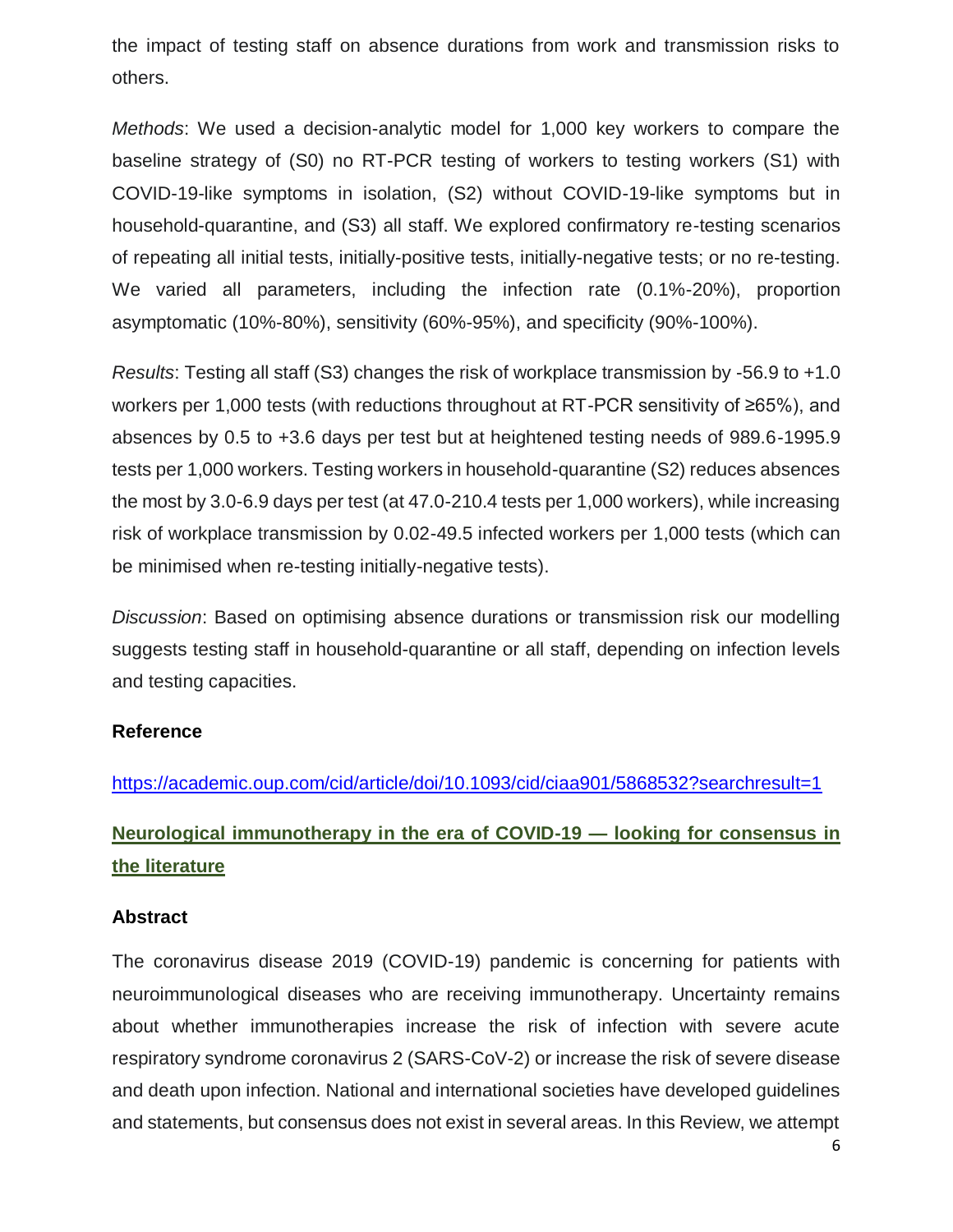to clarify where consensus exists and where uncertainty remains to inform management approaches based on the first principles of neuroimmunology. We identified key questions that have been addressed in the literature and collated the recommendations to generate a consensus calculation in a Delphi-like approach to summarize the information. We summarize the international recommendations, discuss them in light of the first available data from patients with COVID-19 receiving immunotherapy and provide an overview of management approaches in the COVID-19 era. We stress the principles of medicine in general and neuroimmunology in particular because, although the risk of viral infection has become more relevant, most of the considerations apply to the general management of neurological immunotherapy. We also give special consideration to immunosuppressive treatment and cell-depleting therapies that might increase susceptibility to SARS-CoV-2 infection but reduce the risk of severe COVID-19.

#### **Reference**

#### <https://www.nature.com/articles/s41582-020-0385-8>

#### **Immunological and inflammatory profiles in mild and severe cases of COVID-19**

#### **Abstract**

COVID-19 is associated with 5.1% mortality. Although the virological, epidemiological, clinical, and management outcome features of COVID-19 patients have been defined rapidly, the inflammatory and immune profiles require definition as they influence pathogenesis and clinical expression of COVID-19. Here we show lymphopenia, selective loss of CD4+ T cells, CD8+ T cells and NK cells, excessive T-cell activation and high expression of T-cell inhibitory molecules are more prominent in severe cases than in those with mild disease. CD8+ T cells in patients with severe disease express high levels of cytotoxic molecules. Histochemical studies of lung tissue from one fatality show subanatomical distributions of SARS-CoV-2 RNA and massive infiltration of T cells and macrophages. Thus, aberrant activation and dysregulation of CD8+ T cells occur in patients with severe COVID-19 disease, an effect that might be for pathogenesis of SARS-CoV-2 infection and indicate that immune-based targets for therapeutic interventions constitute a promising treatment for severe COVID-19 patients.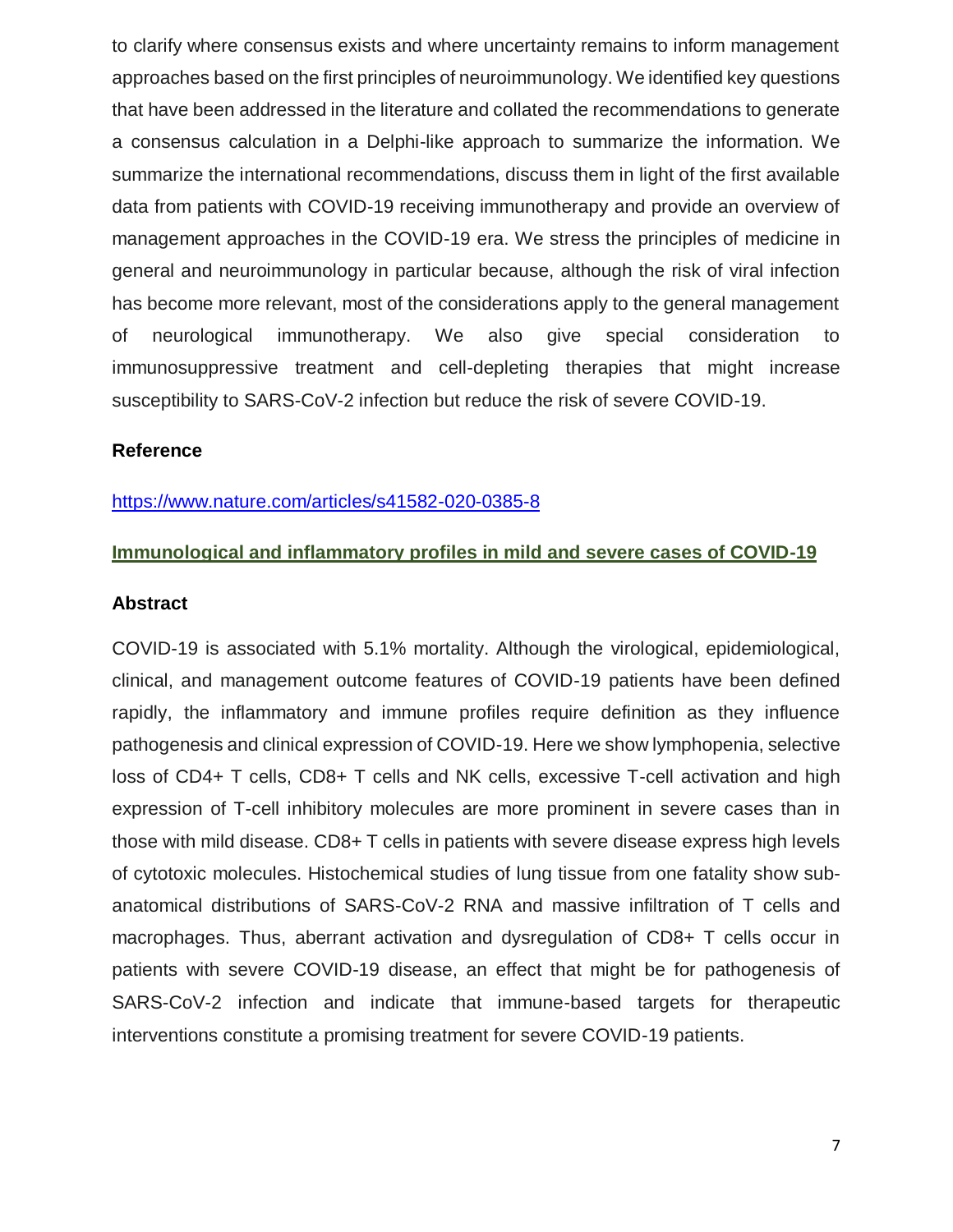<https://www.nature.com/articles/s41467-020-17240-2>

## **BCG vaccination policy and preventive chloroquine usage: Do they have an impact on COVID-19 pandemic?**

#### **Abstract**

Coronavirus disease 2019 (COVID-19) is a severe acute respiratory syndrome caused by Coronavirus 2 (SARS-CoV-2). In the light of its rapid global spreading, on 11 March 2020, the World Health Organization has declared it a pandemic. Interestingly, the global spreading of the disease is not uniform, but has so far left some countries relatively less affected. The reason(s) for this anomalous behavior are not fully understood, but distinct hypotheses have been proposed. Here we discuss the plausibility of two of them: the universal vaccination with Bacillus Calmette–Guerin (BCG) and the widespread use of the antimalarial drug chloroquine (CQ). Both have been amply discussed in the recent literature with positive and negative conclusions: we felt that a comprehensive presentation of the data available on them would be useful. The analysis of data for countries with over 1000 reported COVID-19 cases has shown that the incidence and mortality were higher in countries in which BCG vaccination is either absent or has been discontinued, as compared with the countries with universal vaccination. We have performed a similar analysis of the data available for CQ, a widely used drug in the African continent and in other countries in which malaria is endemic; we discuss it here because CQ has been used as the drug to treat COVID-19 patients. Several African countries no longer recommend it officially for the fight against malaria, due to the development of resistance to Plasmodium, but its use across the continent is still diffuse. Taken together, the data in the literature have led to the suggestion of a possible inverse correlation between BCG immunization and COVID-19 disease incidence and severity.

#### **Reference**

<https://www.nature.com/articles/s41419-020-2720-9>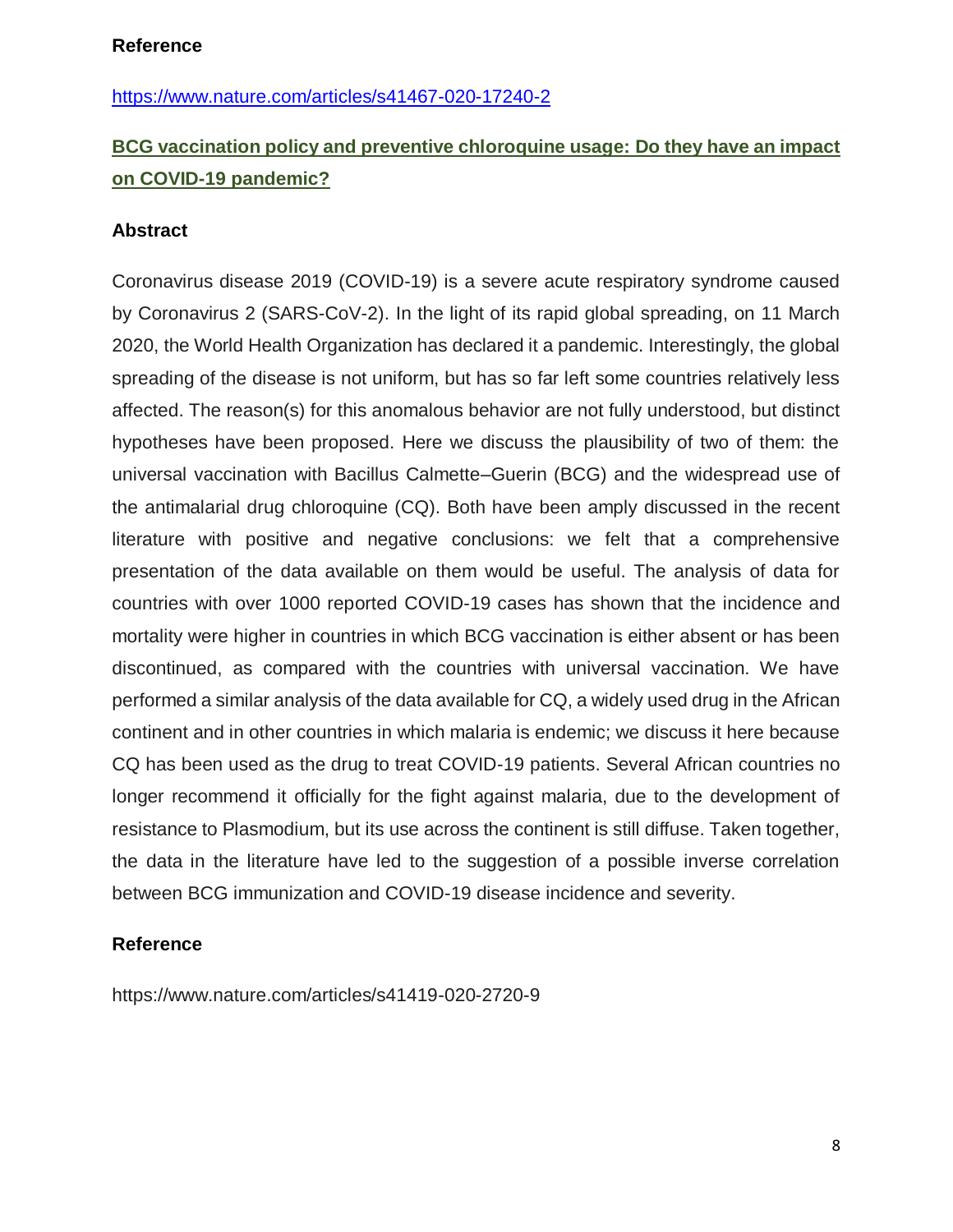# **Sex differences in SARS-CoV-2 infection rates and the potential link to prostate cancer**

#### **Abstract**

The recent outbreak of infections and the pandemic caused by SARS-CoV-2 represent one of the most severe threats to human health in more than a century. Emerging data from the United States and elsewhere suggest that the disease is more severe in men. Knowledge gained, and lessons learned, from studies of the biological interactions and molecular links that may explain the reasons for the greater severity of disease in men, and specifically in the age group at risk for prostate cancer, will lead to better management of COVID-19 in prostate cancer patients. Such information will be indispensable in the current and post-pandemic scenarios.

#### **Reference**

<https://www.nature.com/articles/s42003-020-1088-9>

# **Seroprevalence of antibodies against SARS-CoV-2 among health care workers in a large Spanish reference hospital**

#### **Abstract**

Health care workers (HCW) are a high-risk population to acquire SARS-CoV-2 infection from patients or other fellow HCW. This study aims at estimating the seroprevalence against SARS-CoV-2 in a random sample of HCW from a large hospital in Spain. Of the 578 participants recruited from 28 March to 9 April 2020, 54 (9.3%, 95% CI: 7.1–12.0) were seropositive for IgM and/or IgG and/or IgA against SARS-CoV-2. The cumulative prevalence of SARS-CoV-2 infection (presence of antibodies or past or current positive rRT-PCR) was 11.2% (65/578, 95% CI: 8.8–14.1). Among those with evidence of past or current infection, 40.0% (26/65) had not been previously diagnosed with COVID-19. Here we report a relatively low seroprevalence of antibodies among HCW at the peak of the COVID-19 epidemic in Spain. A large proportion of HCW with past or present infection had not been previously diagnosed with COVID-19, which calls for active periodic rRT-PCR testing in hospital settings.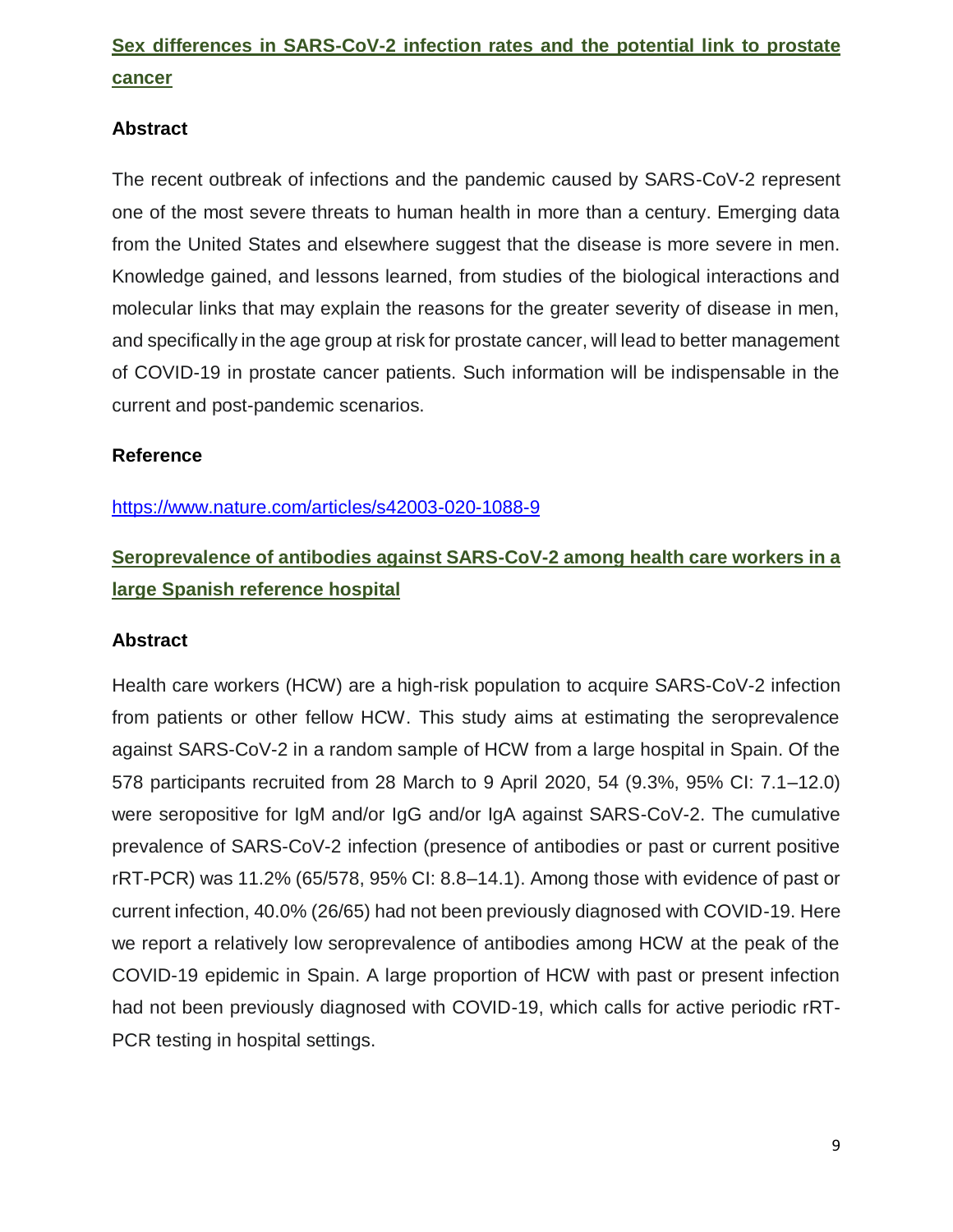<https://www.nature.com/articles/s41467-020-17318-x>

## **Publication Date: July 07, 2020**

## **A one-step, one-tube real-time RT-PCR based assay with an automated analysis for detection of SARS-CoV-2**

#### **Abstract**

Early diagnosis of SARS-CoV-2 infected patients is essential to control the dynamics of the COVID-19 pandemic. We develop a rapid and accurate one-step multiplex TaqMan probe-based real-time RT-PCR assay, along with a computational tool to systematically analyse the data. Our assay could detect to a limit of 15 copies of SARS-CoV-2 transcripts—based on experiments performed by spiking total human RNA with in vitro synthesized viral transcripts. The assay was evaluated by performing 184 validations for the SARS-CoV-2 Nucleocapsid gene and human RNase P as an internal control reference gene with dilutions ranging from 1-100 ng for human RNA on a cohort of 26 clinical samples. 5 of 26 patients were confirmed to be infected with SARS-CoV-2, while 21 tested negative, consistent with the standards. The accuracy of the assay was found to be 100% sensitive and 100% specific based on the 26 clinical samples that need to be further verified using a large number of clinical samples. In summary, we present a rapid, easy to implement real-time PCR based assay with automated analysis using a novel COVID qPCR Analyzer tool with graphical user interface (GUI) to analyze the raw qRT-PCR data in an unbiased manner at a cost of under \$3 per reaction and turnaround time of less than 2h, to enable in-house SARS-CoV-2 testing across laboratories.

#### **Reference**

https://www.cell.com/heliyon/fulltext/S2405-8440(20)31249-4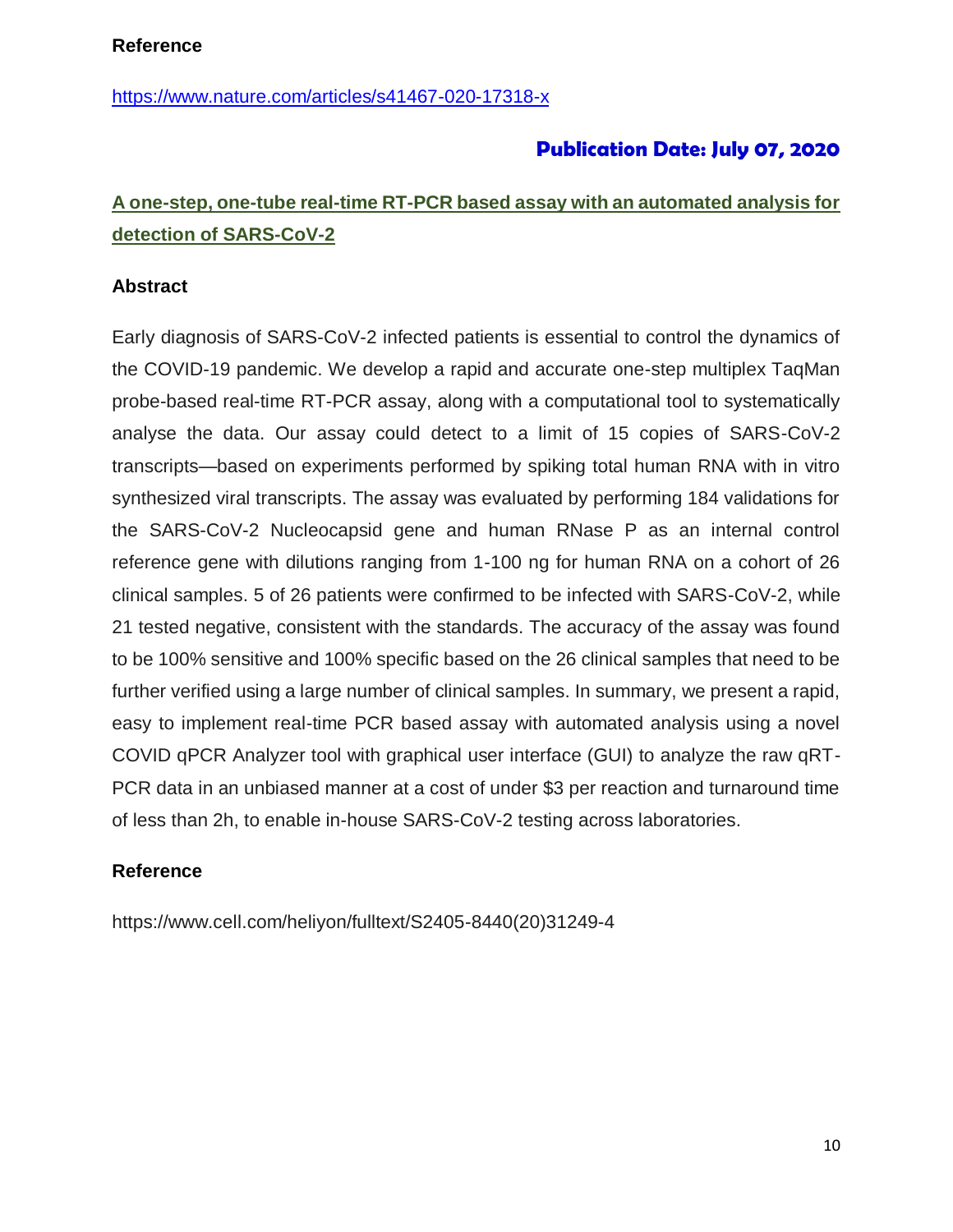# **Longitudinal isolation of potent near-germline SARS-CoV-2-neutralizing antibodies from COVID-19 patients**

### **Abstract**

The SARS-CoV-2 pandemic has unprecedented implications for public health, social life, and world economy. Since approved drugs and vaccines are not available, new options for COVID-19 treatment and prevention are highly demanded. To identify SARS-CoV-2 neutralizing antibodies, we analysed the antibody response of 12 COVID-19 patients from 8 to 69 days post diagnosis. By screening 4,313 SARS-CoV-2-reactive B cells, we isolated 255 antibodies from different time points as early as 8 days post diagnosis. Of these, 28 potently neutralized authentic SARS-CoV-2 ( $IC_{100}$  as low as 0.04  $\mu$ g/ml), showing a broad spectrum of V genes and low levels of somatic mutations. Interestingly, potential precursors were identified in naïve B cell repertoires from 48 healthy individuals that were sampled before the COVID-19 pandemic. Our results demonstrate that SARS-CoV-2 neutralizing antibodies are readily generated from a diverse pool of precursors, fostering the hope of rapid induction of a protective immune response upon vaccination.

### **Reference**

Kreer, Christoph, Matthias Zehner, Timm Weber, Cornelius Rohde, Sandro Halwe, Meryem S. Ercanoglu, Lutz Gieselmann *et al*. "Longitudinal isolation of potent neargermline SARS-CoV-2-neutralizing antibodies from COVID-19 patients." *bioRxiv* (2020).

# **SARS-CoV-2 in fruit bats, ferrets, pigs, and chickens: an experimental transmission study**

### **Abstract**

*Background*: In December, 2019, a novel zoonotic severe acute respiratory syndromerelated coronavirus emerged in China. The novel severe acute respiratory syndrome coronavirus 2 (SARS-CoV-2) became pandemic within weeks and the number of human infections and severe cases is increasing. We aimed to investigate the susceptibilty of potential animal hosts and the risk of anthropozoonotic spill-over infections.

*Methods*: We intranasally inoculated nine fruit bats (Rousettus aegyptiacus), ferrets (Mustela putorius), pigs (Sus scrofa domesticus), and 17 chickens (Gallus gallus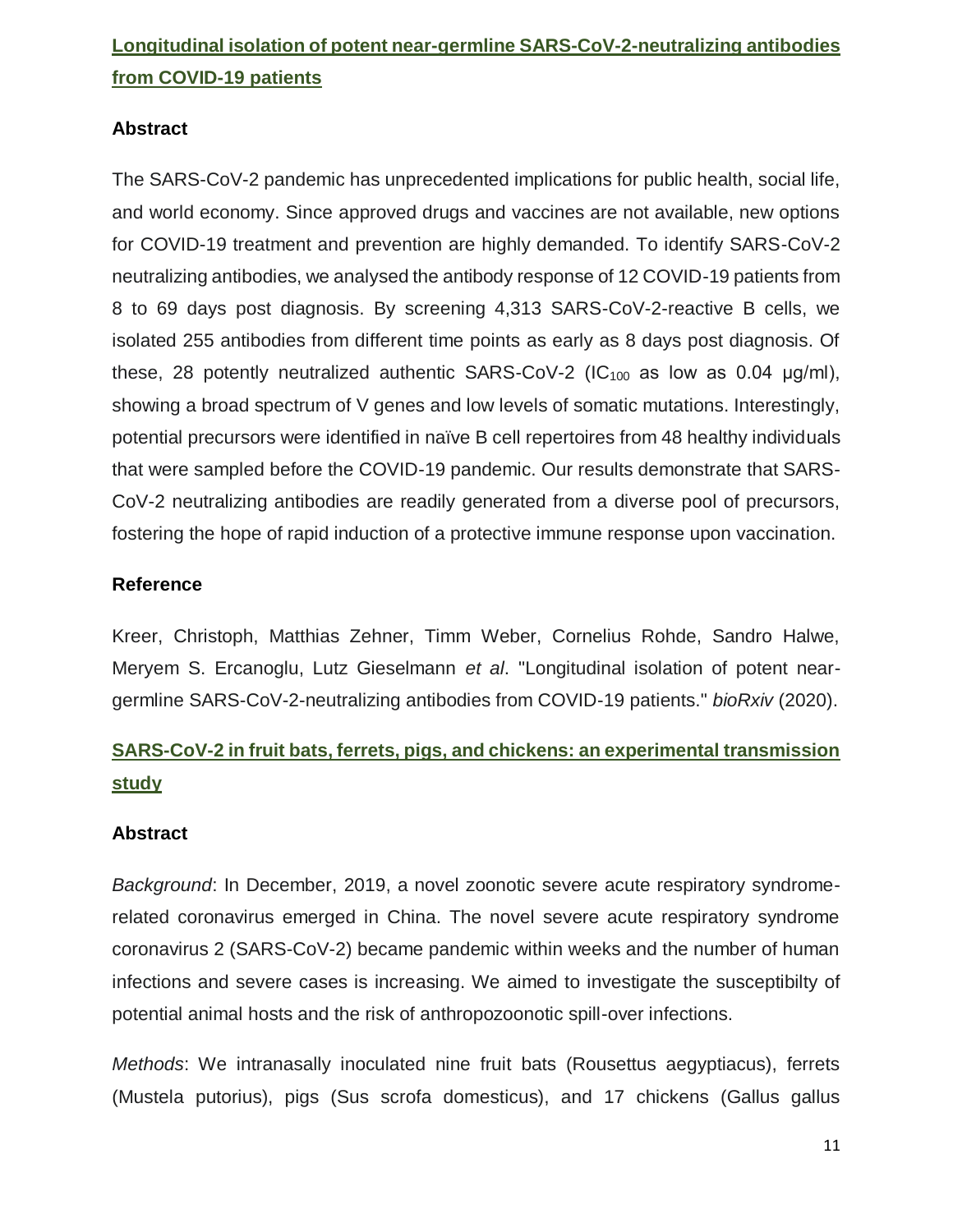domesticus) with 105 TCID50 of a SARS-CoV-2 isolate per animal. Direct contact animals (n=3) were included 24 h after inoculation to test viral transmission. Animals were monitored for clinical signs and for virus shedding by nucleic acid extraction from nasal washes and rectal swabs (ferrets), oral swabs and pooled faeces samples (fruit bats), nasal and rectal swabs (pigs), or oropharyngeal and cloacal swabs (chickens) on days 2, 4, 8, 12, 16, and 21 after infection by quantitative RT-PCR (RT-qPCR). On days 4, 8, and 12, two inoculated animals (or three in the case of chickens) of each species were euthanised, and all remaining animals, including the contacts, were euthanised at day 21. All animals were subjected to autopsy and various tissues were collected for virus detection by RT-qPCR, histopathology immunohistochemistry, and in situ hybridisation. Presence of SARS-CoV-2 reactive antibodies was tested by indirect immunofluorescence assay and virus neutralisation test in samples collected before inoculation and at autopsy.

*Findings:* Pigs and chickens were not susceptible to SARS-CoV-2. All swabs, organ samples, and contact animals were negative for viral RNA, and none of the pigs or chickens seroconverted. Seven (78%) of nine fruit bats had a transient infection, with virus detectable by RT-qPCR, immunohistochemistry, and in situ hybridisation in the nasal cavity, associated with rhinitis. Viral RNA was also identified in the trachea, lung, and lung-associated lymphatic tissue in two animals euthanised at day 4. One of three contact bats became infected. More efficient virus replication but no clinical signs were observed in ferrets, with transmission to all three direct contact animals. Mild rhinitis was associated with viral antigen detection in the respiratory and olfactory epithelium. Prominent viral RNA loads of 0–104 viral genome copies per mL were detected in the upper respiratory tract of fruit bats and ferrets, and both species developed SARS-CoV-2-reactive antibodies reaching neutralising titres of up to 1/1024 after 21 days.

*Interpretation*: Pigs and chickens could not be infected intranasally by SARS-CoV-2, whereas fruit bats showed characteristics of a reservoir host. Virus replication in ferrets resembled a subclinical human infection with efficient spread. Ferrets might serve as a useful model for further studies—*e.g*., testing vaccines or antivirals.

#### **Reference**

Schlottau, Kore, Melanie Rissmann, Annika Graaf, Jacob Schön, Julia Sehl, Claudia Wylezich, Dirk Höper et al. "Experimental transmission studies of SARS-CoV-2 in fruit bats, ferrets, pigs and chickens." *The Lancet Microbe* (2020).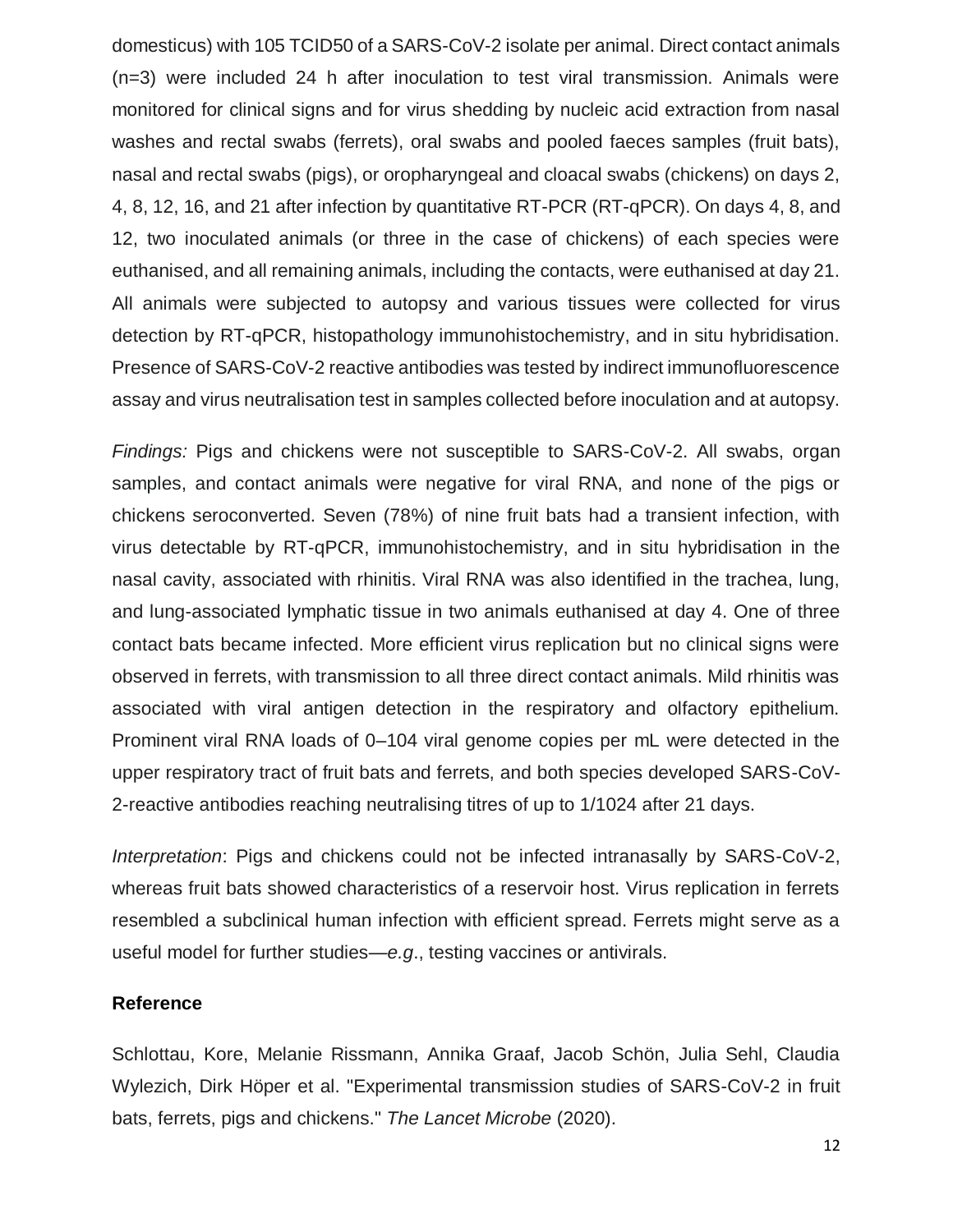# **Marked T cell activation, senescence, exhaustion and skewing towards TH17 in patients with COVID-19 pneumonia**

#### **Abstract**

The immune system of patients infected by SARS-CoV-2 is severely impaired. Detailed investigation of T cells and cytokine production in patients affected by COVID-19 pneumonia are urgently required. Here we show that, compared with healthy controls, COVID-19 patients' T cell compartment displays several alterations involving naïve, central memory, effector memory and terminally differentiated cells, as well as regulatory T cells and PD1+CD57+ exhausted T cells. Significant alterations exist also in several lineage-specifying transcription factors and chemokine receptors. Terminally differentiated T cells from patients proliferate less than those from healthy controls, whereas their mitochondria functionality is similar in CD4+ T cells from both groups. Patients display significant increases of proinflammatory or anti-inflammatory cytokines, including T helper type-1 and type-2 cytokines, chemokines and galectins; their lymphocytes produce more tumor necrosis factor (TNF), interferon-γ, interleukin (IL)-2 and IL-17, with the last observation implying that blocking IL-17 could provide a novel therapeutic strategy for COVID-19.

#### **Reference**

De Biasi, Sara, Marianna Meschiari, Lara Gibellini, Caterina Bellinazzi, Rebecca Borella, Lucia Fidanza, Domenico Lo Tartaro *et al*. "Marked T cell activation, senescence, exhaustion and skewing towards TH17 in patients with Covid-19 pneumonia." *Nature Communications* (2020) (I.F.: 11.880).

## **Publication Date: July 03, 2020**

**COVID-19 in patients with rheumatic disease in Hubei province, China: A multicentre retrospective observational study**

### **Abstract**

*Background*: In the ongoing COVID-19 pandemic, the susceptibility of patients with rheumatic diseases to COVID-19 remains unclear. We aimed to investigate susceptibility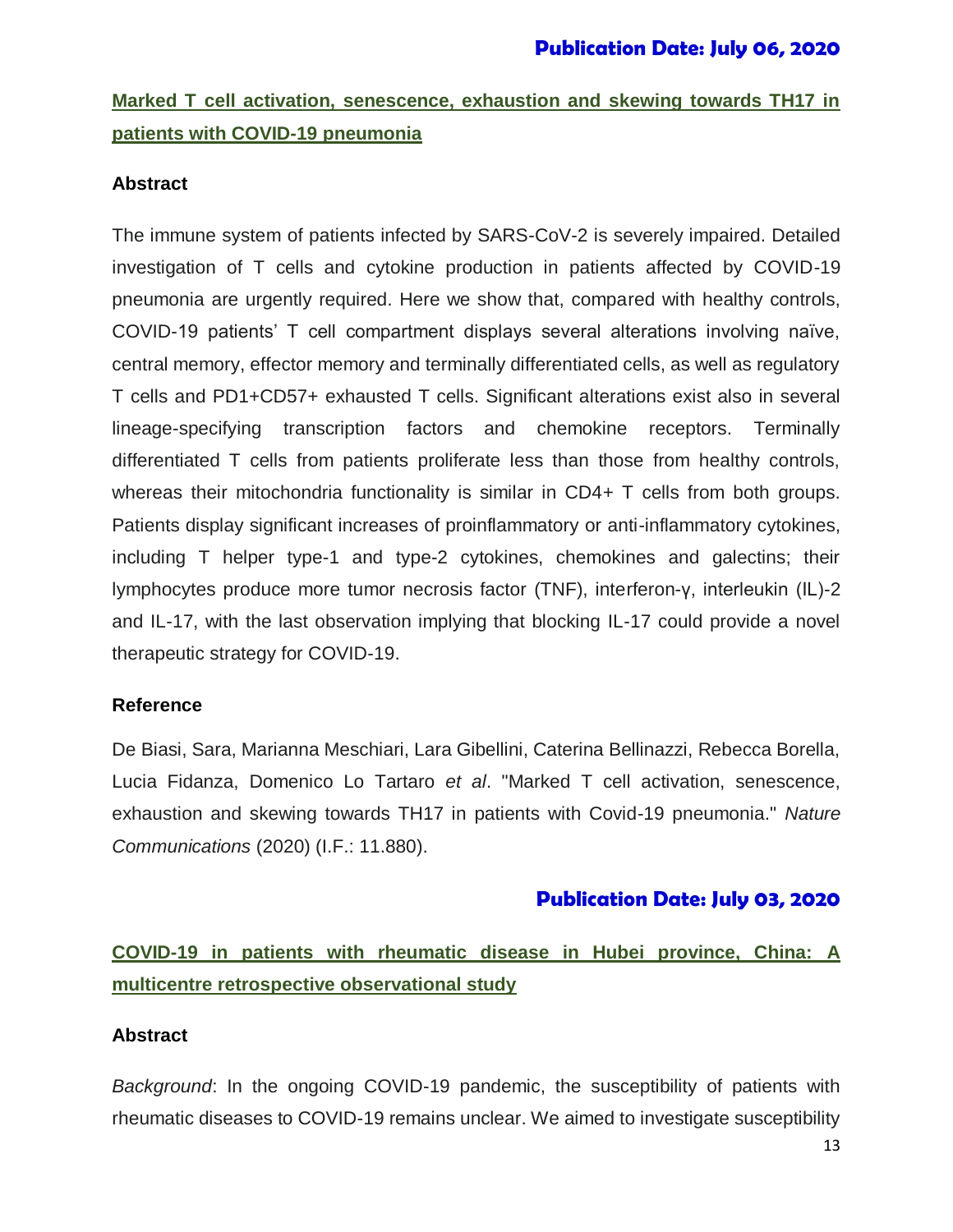to COVID-19 in patients with autoimmune rheumatic diseases during the ongoing COVID-19 pandemic.

*Methods*: We did a multicentre retrospective study of patients with autoimmune rheumatic diseases in Hubei province, the epicentre of the COVID-19 outbreak in China. Patients with rheumatic diseases were contacted through an automated telephone-based survey to investigate their susceptibility to COVID-19. Data about COVID-19 exposure or diagnosis were collected. Families with a documented history of COVID-19 exposure, as defined by having at least one family member diagnosed with COVID-19, were followed up by medical professionals to obtain detailed information, including sex, age, smoking history, past medical history, use of medications, and information related to COVID-19.

*Findings:* Between March 20 and March 30, 2020, 6228 patients with autoimmune rheumatic diseases were included in the study. The overall rate of COVID-19 in patients with an autoimmune rheumatic disease in our study population was 0·43% (27 of 6228 patients). We identified 42 families in which COVID-19 was diagnosed between Dec 20, 2019, and March 20, 2020, in either patients with a rheumatic disease or in a family member residing at the same physical address during the outbreak. Within these 42 families, COVID-19 was diagnosed in 27 (63%) of 43 patients with a rheumatic disease and in 28 (34%) of 83 of their family members with no rheumatic disease (adjusted odds ratio [OR] 2·68 [95% CI 1·14–6·27]; p=0·023). Patients with rheumatic disease who were taking hydroxychloroquine had a lower risk of COVID-19 infection than patients taking other disease-modifying anti-rheumatic drugs (OR 0·09 [95% CI 0·01–0·94]; p=0·044). Additionally, the risk of COVID-19 was increased with age (adjusted OR 1·04 [95%CI  $1.01 - 1.06$ ; p=0.0081).

*Interpretation*: Patients with autoimmune rheumatic disease might be more susceptible to COVID-19 infection than the general population.

#### **Reference**

Zhong, Jixin, Guifen Shen, Huiqin Yang, Anbin Huang, Xiaoqi Chen, Li Dong, Bin Wu et al. "COVID-19 in patients with rheumatic disease in Hubei province, China: a multicentre retrospective observational study." *The Lancet Rheumatology* (2020) (I.F.: 18.545).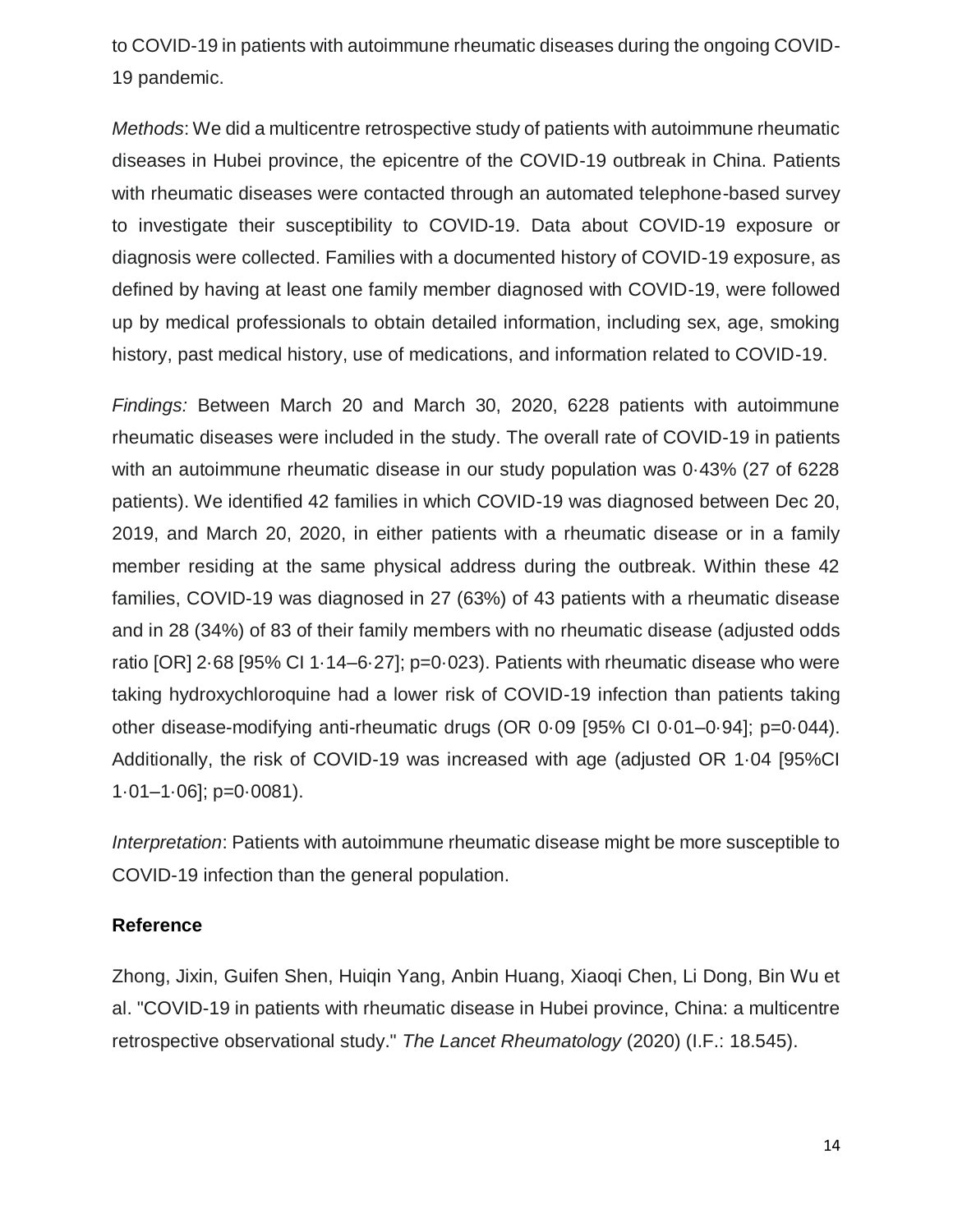#### **Abstract**

The COVID-19 pandemic has major implications for blood transfusion. There are uncertain patterns of demand, and transfusion institutions need to plan for reductions in donations and loss of crucial staff because of sickness and public health restrictions. We systematically searched for relevant studies addressing the transfusion chain—from donor, through collection and processing, to patients—to provide a synthesis of the published literature and guidance during times of potential or actual shortage. A reduction in donor numbers has largely been matched by reductions in demand for transfusion. Contingency planning includes prioritisation policies for patients in the event of predicted shortage. A range of strategies maintain ongoing equitable access to blood for transfusion during the pandemic, in addition to providing new therapies such as convalescent plasma. Sharing experience and developing expert consensus on the basis of evolving publications will help transfusion services and hospitals in countries at different stages in the pandemic.

#### **Reference**

Stanworth, Simon J., Helen V. New, Torunn O. Apelseth, Susan Brunskill, Rebecca Cardigan, Carolyn Doree, Marc Germain et al. "Effects of the COVID-19 pandemic on supply and use of blood for transfusion." *The Lancet Haematology* (2020) (I.F.: 10.406).

## **Coronavirus disease 2019 (COVID-19) outbreak: Some serious consequences with urban and rural water cycle**

#### **Abstract**

The COVID-19 outbreak due to SARS-CoV-2 has raised several concerns for its high transmission rate and unavailability of any treatment to date. Although major routes of its transmission involve respiratory droplets and direct contact, the infection through faecal matter is also possible. Conventional sewage treatment methods with disinfection are expected to eradicate SARS-CoV-2. However, for densely populated countries like India with lower sewage treatment facilities, chances of contamination are extremely high; as SARS-CoVs can survive up to several days in untreated sewage; even for a much longer period in low-temperature regions. With around 1.8 billion people worldwide using faecal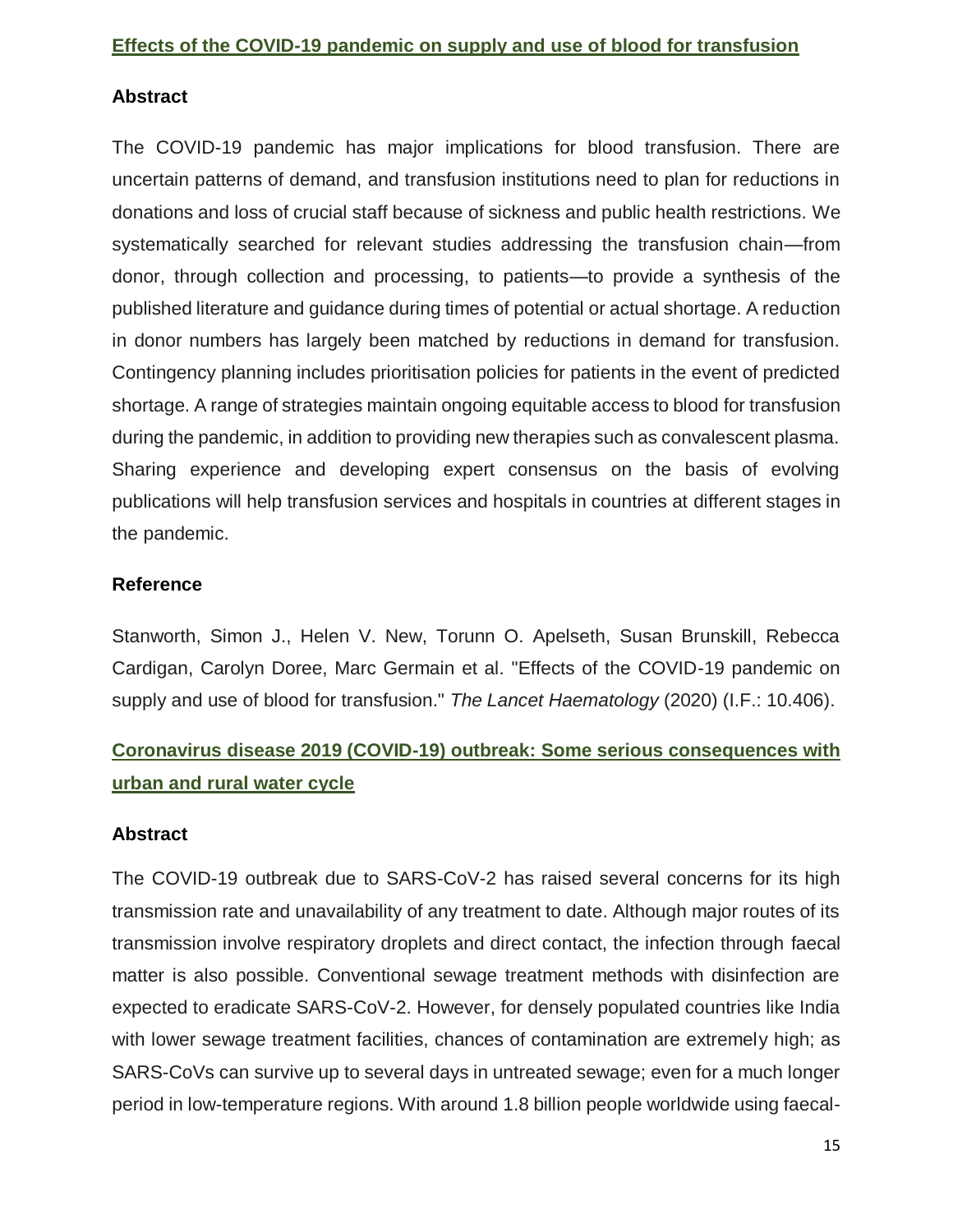contaminated source as drinking water, the risk of transmission of COVID-19 is expected to increase by several folds, if proper precautions are not being taken. Therefore, preventing water pollution at the collection/distribution/consumption point along with proper implementation of WHO recommendations for plumbing/ventilation systems in household is crucial for resisting COVID-19 eruption.

#### **Reference**

Bhowmick, Gourav Dhar, Dhruba Dhar, Dibyojyoty Nath, Makarand Madhao Ghangrekar, Rintu Banerjee, Soumen Das, and Jyotirmoy Chatterjee. "Coronavirus disease 2019 (COVID-19) outbreak: some serious consequences with urban and rural water cycle." *npj Clean Water* 3, no. 1 (2020): 1-8 (I.F.: 4.870).

# **Making sense of mutation: What D614G means for the COVID-19 pandemic remains unclear**

#### **Abstract**

Korber *et al.* (2020) found that a SARS-CoV-2 variant in the spike protein, D614G, rapidly became dominant around the world. While clinical and in vitro data suggest that D614G changes the virus phenotype, the impact of the mutation on transmission, disease, and vaccine and therapeutic development are largely unknown.

#### **Reference**

Grubaugh, Nathan D., William P. Hanage, and Angela L. Rasmussen. "Making sense of mutation: what D614G means for the COVID-19 pandemic remains unclear." *Cell* (2020) (I.F.: 36.216).

## **Publication Date: July 02, 2020**

## **Tracking changes in SARS-CoV-2 Spike: Evidence that D614G increases infectivity of the COVID-19 virus**

#### **Abstract**

A SARS-CoV-2 variant carrying the Spike protein amino acid change D614G has become the most prevalent form in the global pandemic. Dynamic tracking of variant frequencies revealed a recurrent pattern of G614 increase at multiple geographic levels: national,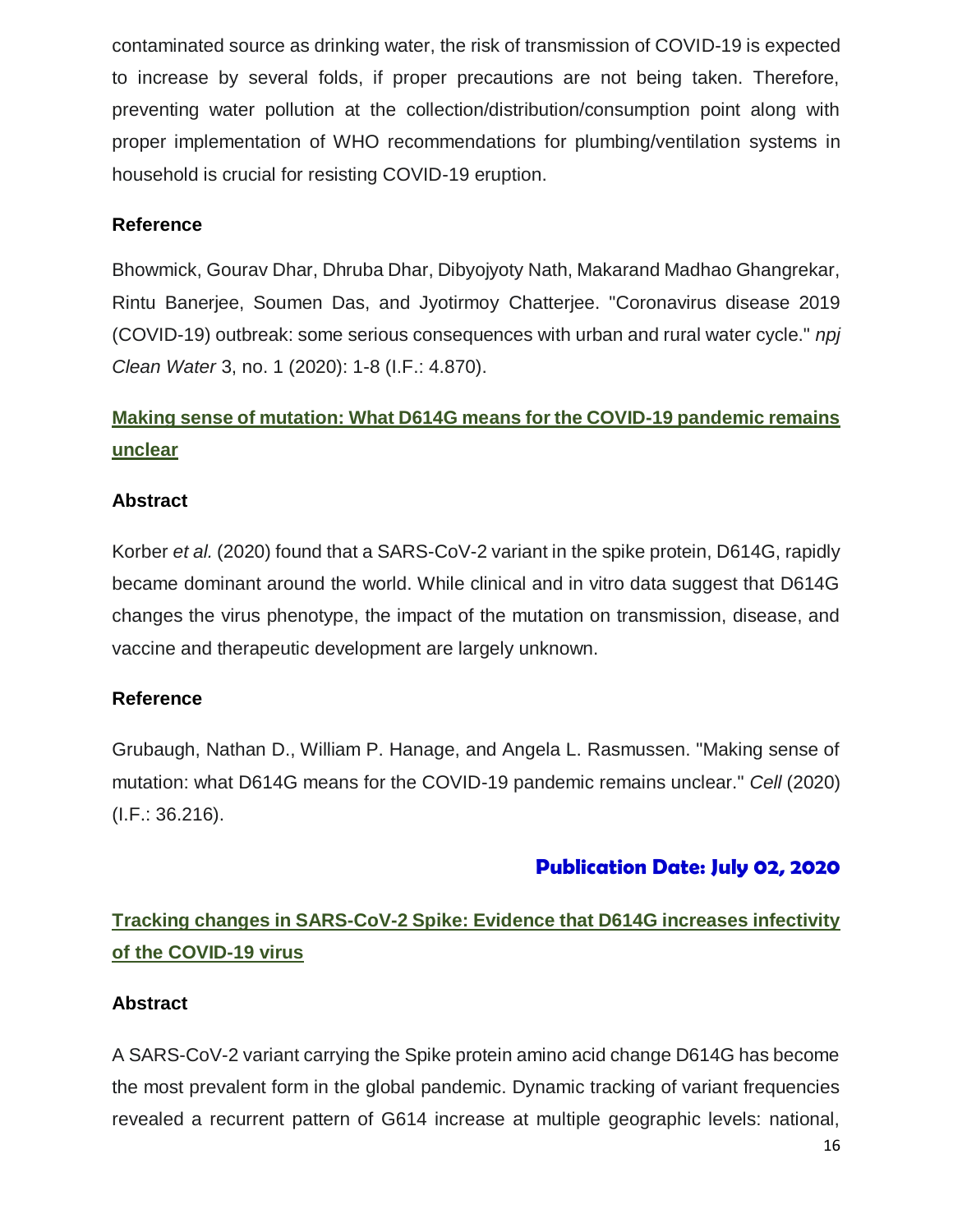regional and municipal. The shift occurred even in local epidemics where the original D614 form was well established prior to the introduction of the G614 variant. The consistency of this pattern was highly statistically significant, suggesting that the G614 variant may have a fitness advantage. We found that the G614 variant grows to higher titer as pseudotyped virions. In infected individuals G614 is associated with lower RT-PCR cycle thresholds, suggestive of higher upper respiratory tract viral loads, although not with increased disease severity. These findings illuminate changes important for a mechanistic understanding of the virus, and support continuing surveillance of Spike mutations to aid in the development of immunological interventions.

#### **Reference**

Korber, B., W. M. Fischer, S. Gnanakaran, H. Yoon, J. Theiler, W. Abfalterer, N. Hengartner et al. "Tracking changes in SARS-CoV-2 Spike: Evidence that D614G increases infectivity of the COVID-19 virus." *Cell* (2020) (I.F.: 36.216).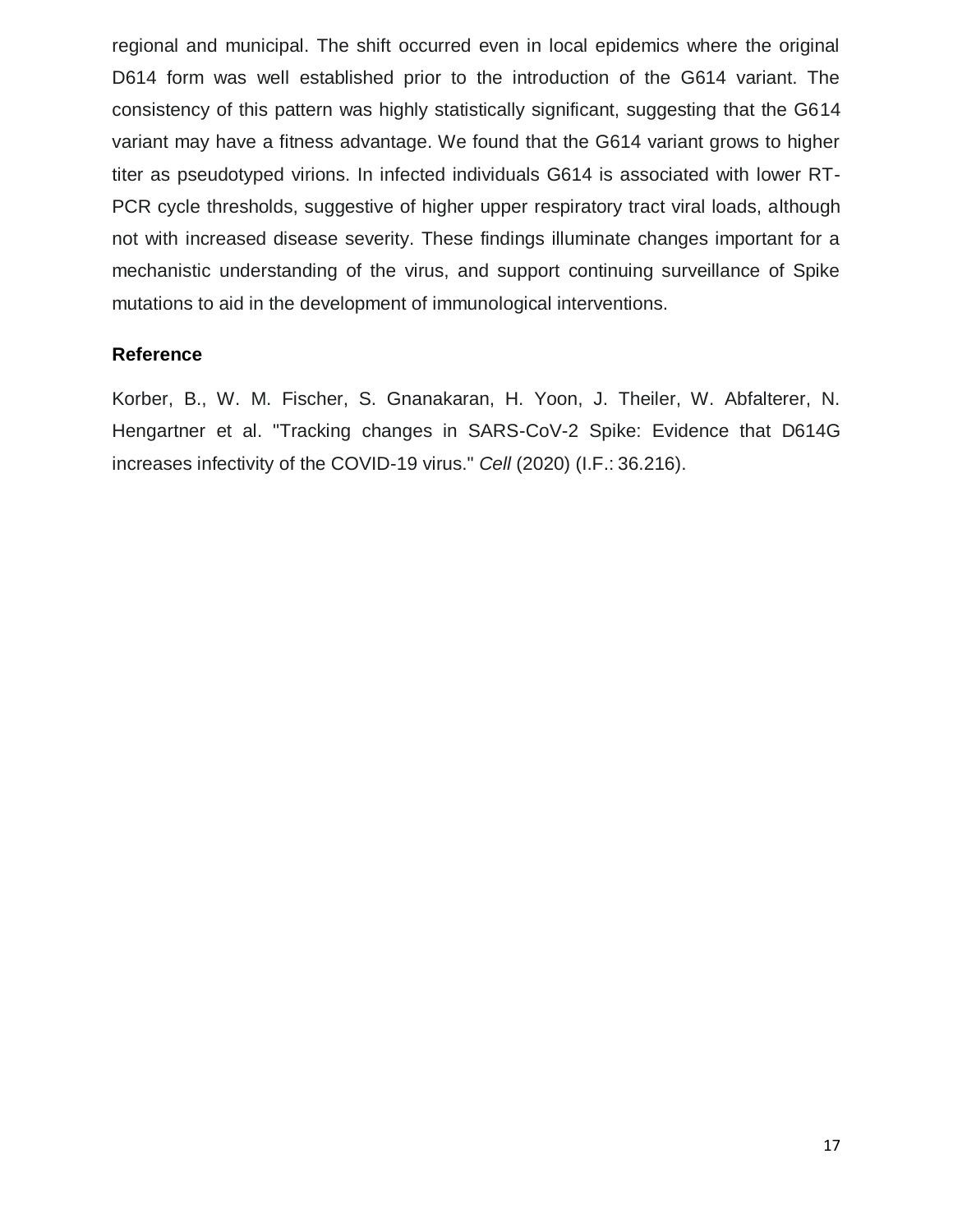# REPORT

## **Publication Date: July 02, 2020**

#### **Primary exposure to SARS-CoV-2 protects against reinfection in rhesus macaques**

Coronavirus disease 2019 (COVID-19), which is caused by infection with the severe acute respiratory syndrome coronavirus 2 (SARS-CoV-2), has become a global pandemic. It currently remains unclear whether convalescing patients have a risk of reinfection. We generated a rhesus macaque model of SARS-CoV-2 infection that was characterized by interstitial pneumonia and systemic viral dissemination mainly in the respiratory and gastrointestinal tracts. Rhesus macaques reinfected with the identical SARS-CoV-2 strain during the early recovery phase of the initial SARS-CoV-2 infection did not show detectable viral dissemination, clinical manifestations of viral disease, or histopathological changes. Comparing the humoral and cellular immunity between primary infection and rechallenge revealed notably enhanced neutralizing antibody and immune responses. Our results suggest that primary SARS-CoV-2 exposure protects against subsequent reinfection in rhesus macaques. For details, read the link given below.

#### **Reference**

<https://science.sciencemag.org/content/early/2020/07/01/science.abc5343>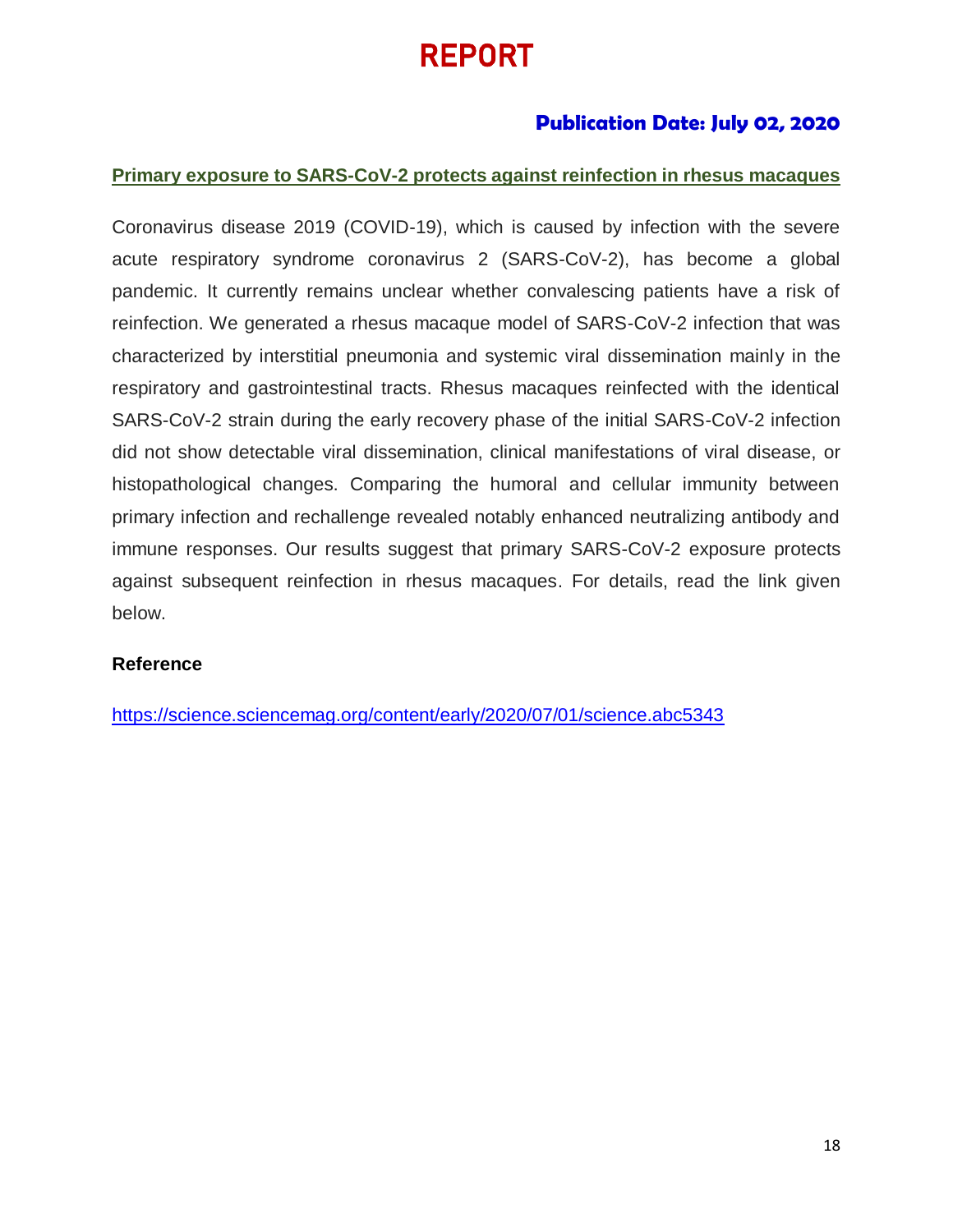# **PERSPECTIVE**

## **Publication Date: July 08, 2020**

### **Is hydroxychloroquine beneficial for COVID-19 patients?**

The outbreak of coronavirus disease 2019 (COVID-19) caused by severe acute respiratory syndrome coronavirus 2 (SARS-CoV-2) was first reported in December 2019. As similar cases rapidly emerged around the world1,2,3, the World Health Organization (WHO) declared a public health emergency of international concern on January 30, 2020 and pronounced the rapidly spreading coronavirus outbreak as a pandemic on March 11, 20204. The virus has reached almost all countries of the globe. As of June 3, 2020, the accumulated confirmed cases reached 6,479,405 with more than 383,013 deaths worldwide. The urgent and emergency care of COVID-19 patients calls for effective drugs, in addition to the beneficial effects of remdesivir5, to control the disease and halt the pandemic.

#### **Reference**

<https://www.nature.com/articles/s41419-020-2721-8>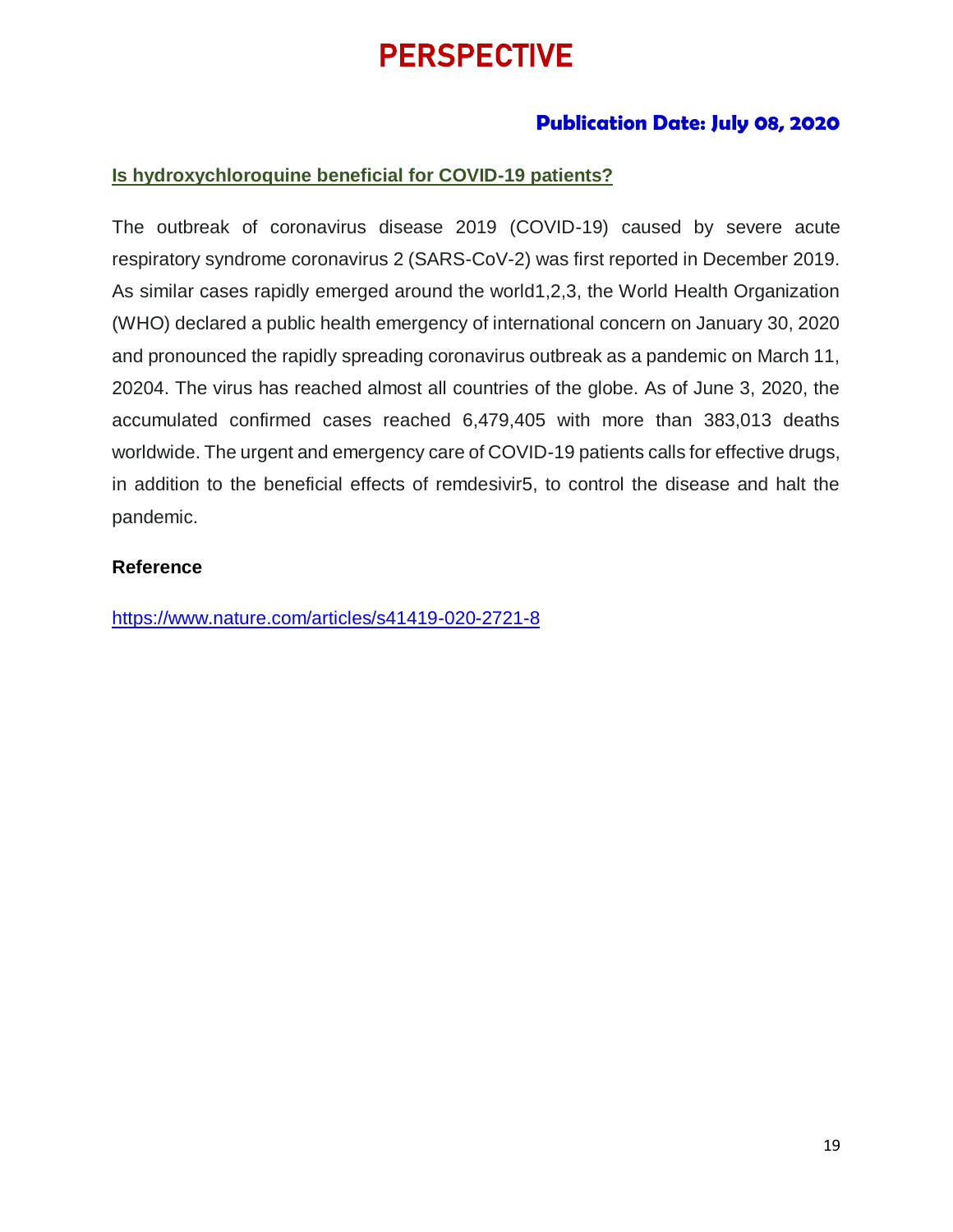# **CORRESPONDANCE**

## **Publication Date: July 03, 2020**

#### **Pulse oximetry in low-resource settings during the COVID-19 pandemic**

Pulse oximetry is essential for assessing oxygen saturation during respiratory compromise and for monitoring patients undergoing anaesthesia, who are critically ill, or whose condition is rapidly evolving. More immediately, during the ongoing COVID-19 pandemic, silent hypoxia (*i.e*., abnormally low oxygen saturation without symptoms of dyspnoea), is common in patients with COVID-19.b In low-resource settings where oxygen supplies and monitored beds are scarce, pulse oximetry is a crucial device for triaging patients and establishing the need for supplemental oxygen.2 Early recognition of hypoxia and oxygen administration has been shown to reduce mortality,3 and a triage tool developed in collaboration with WHO uses pulse oximetry to guide management of oxygen therapy.

In Ethiopia, pulse oximetry is not widely available.4 The Federal Ministry of Health has developed a National Newborn and Child Survival Strategy to address these gaps, and efforts have been made between the Ministry and aid organisations to combat pneumonia and neonatal hypoxaemia and tackle shortfalls in perioperative care.

#### **Reference**

[https://www.thelancet.com/journals/langlo/article/PIIS2214-109X\(20\)30287-4/fulltext](https://www.thelancet.com/journals/langlo/article/PIIS2214-109X(20)30287-4/fulltext)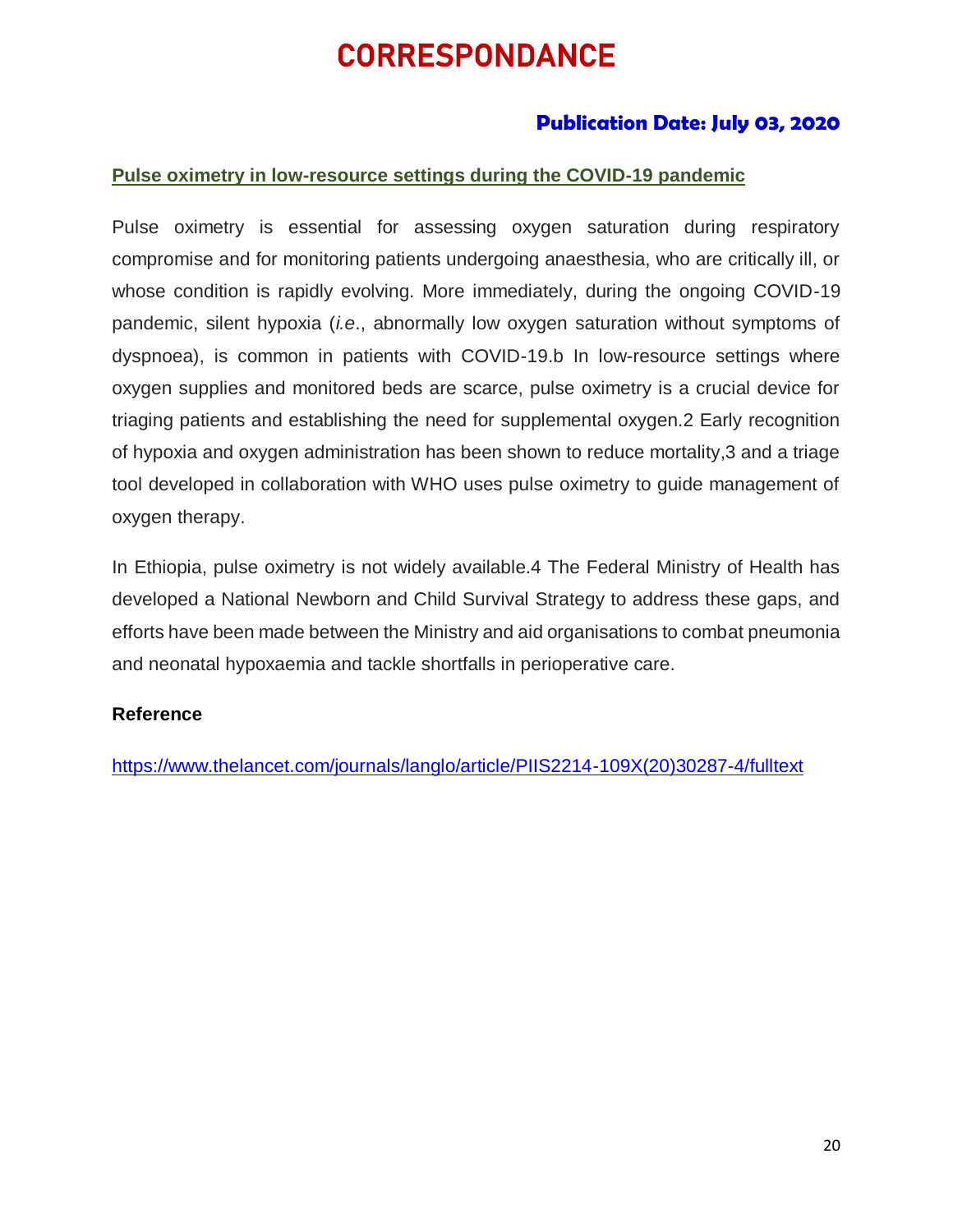# EDITORIAL

#### **Publication Date: July 03, 2020**

#### **Surviving the trauma of COVID-19**

Psychological scientists investigated how individuals and communities respond to collective traumas, and study human resilience in a range of situations—from earthquakes and hurricanes to mass violence and war. In this editorial, effect of severe acute respiratory syndrome coronavirus 2 (SARS-CoV-2) on human and communities is discussed, which is the virus that causes coronavirus disease-2019 (COVID-19), and has infected over 10 million people, killed over 125,000 Americans, and led to more than 500,000 deaths worldwide. A vaccine for COVID-19 is perhaps a year away. What does psychological science tell us about how individuals are responding—and will respond as the pandemic waxes and wanes? What will the postpandemic "normal" look like? Will our society prove to be resilient?

Scientists are trying to understand COVID-19 from many angles. But the pandemic and its associated stressors also are likely to have serious mental health consequences. Such as, grief due to losses that are real (of loved ones, without the opportunity for a ritual funeral) or symbolic (graduation celebrations) abound. Isolation may lead to depression for many and suicidal ideation for some. But there will be no "one size fits all" response to this crisis. Decades of psychological science on collective traumas indicated that individuals' responses are likely to be based on several factors, including their prepandemic circumstances and resources—prior exposures to adversity, physical and mental health vulnerabilities, and economic and social supports.

As the death toll due to COVID-19 crossed 125,000 in the US, behavioral restrictions have been relaxed nationwide. Current public health guidance recommended selfprotective behaviors, including frequent hand washing, social distancing, and wearing face coverings. Yet media reports showed people are not following these. Research suggested that exposure to conflicting information from government authorities, media sources, and social networks played a role in understanding whether or not individuals follow science-based recommendations to minimize risk and maximize public health. Therefore, behavioral scientists should provide a roadmap for public officials to ensure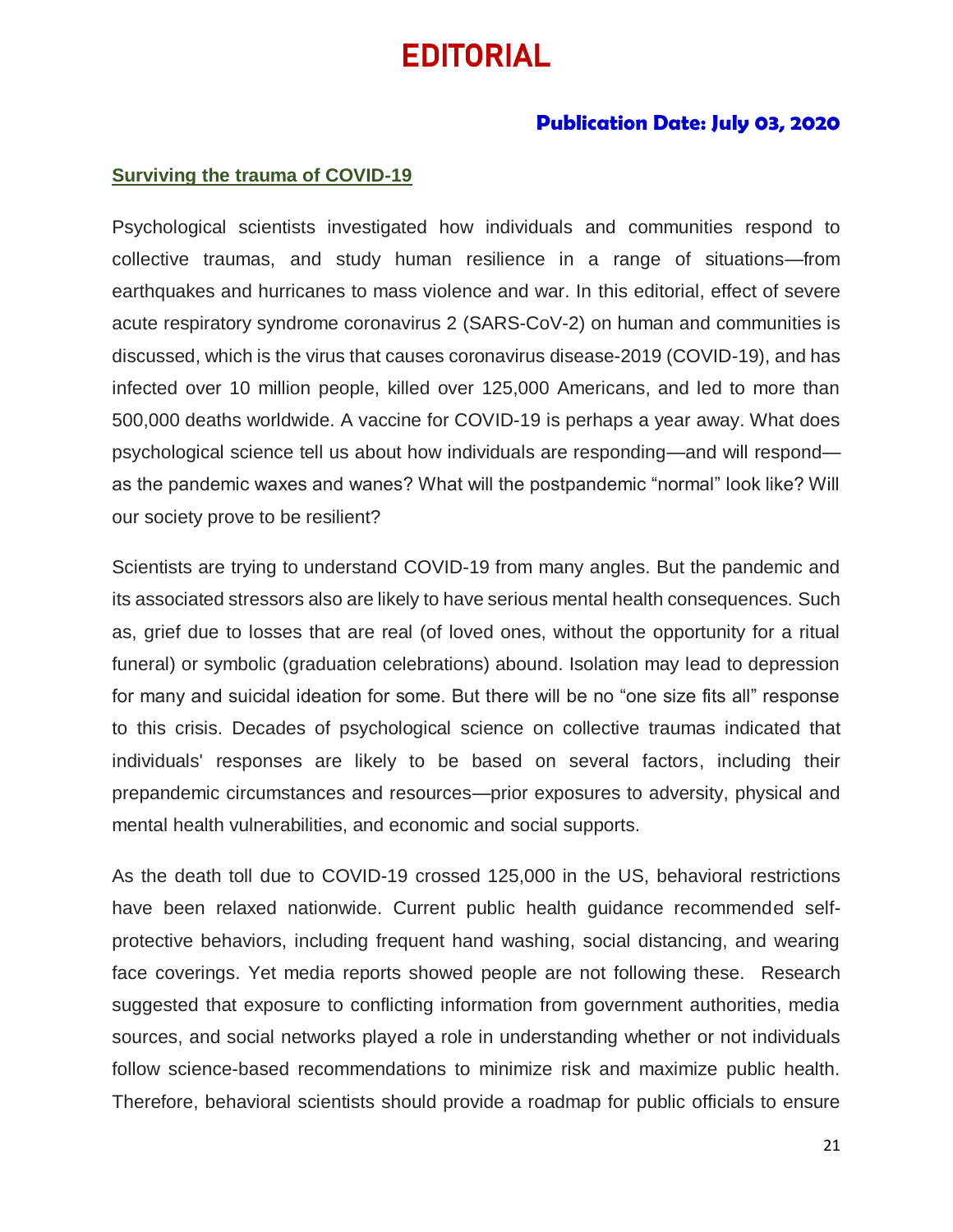the public's cooperation, trust in, and implementation of what is learned from biomedical science. Responsible health-protective behaviors must be encouraged to ensure the physical and mental health of community. For more details, see the link given below.

### **Reference**

https://science.sciencemag.org/content/369/6499/11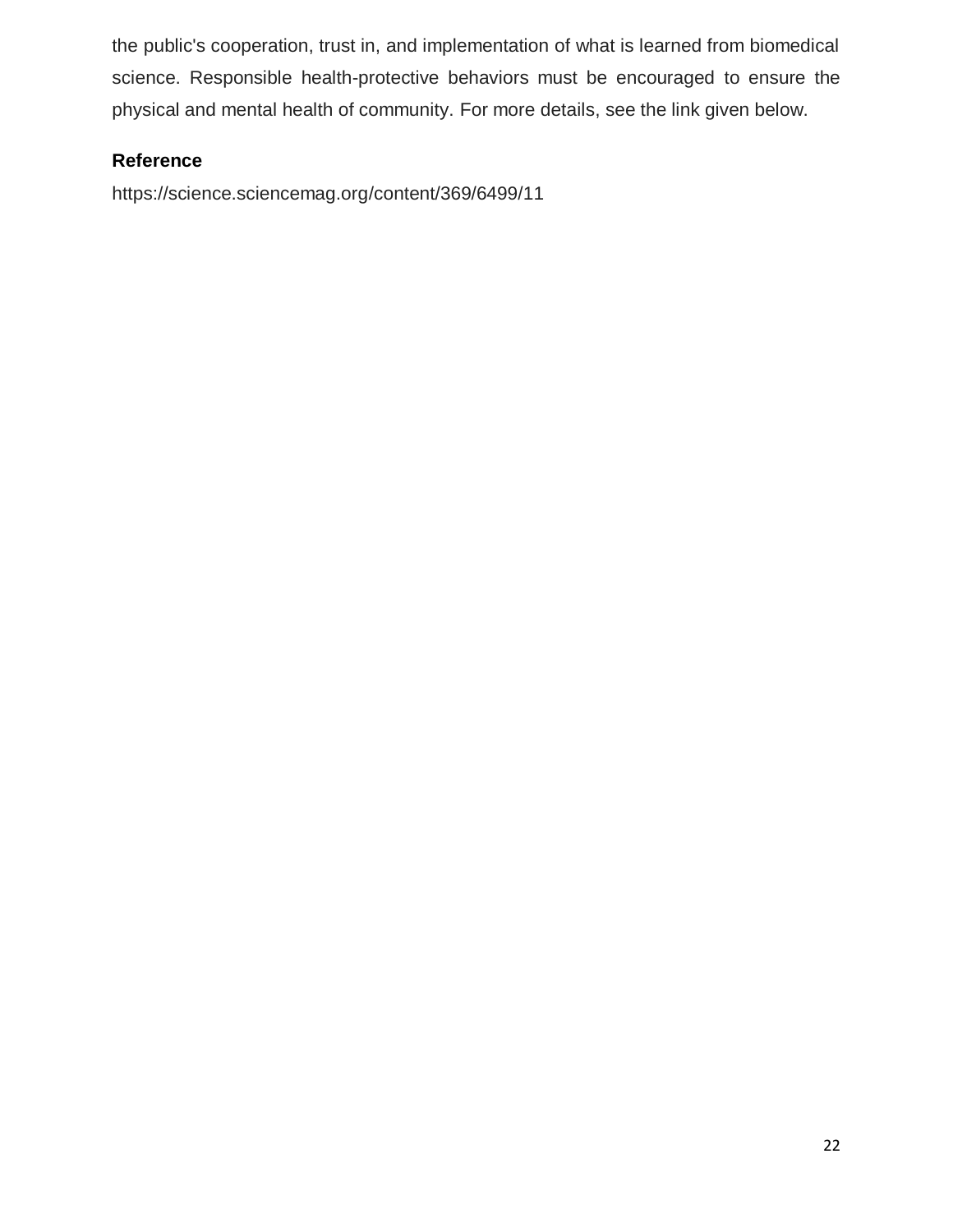# COMMENT

## **Publication Date: July 08, 2020**

## **Correction: Women are most affected by pandemics — lessons from past outbreaks**

Women are affected more than men by the social and economic effects of infectiousdisease outbreaks. They bear the brunt of care responsibilities as schools close and family members fall ill. They are at greater risk of domestic violence and are disproportionately disadvantaged by reduced access to sexual- and reproductive-health services. Because women are more likely than men to have fewer hours of employed work and be on insecure or zero-hour contracts, they are more affected by job losses in times of economic instability. In short, the social and economic impacts of COVID-19 fall harder on women than on men. Governments need to gather data and target policy to keep all citizens equally safe, sheltered and secure. For more details, read the link given below.

#### **Reference**

<https://www.nature.com/articles/d41586-020-02006-z>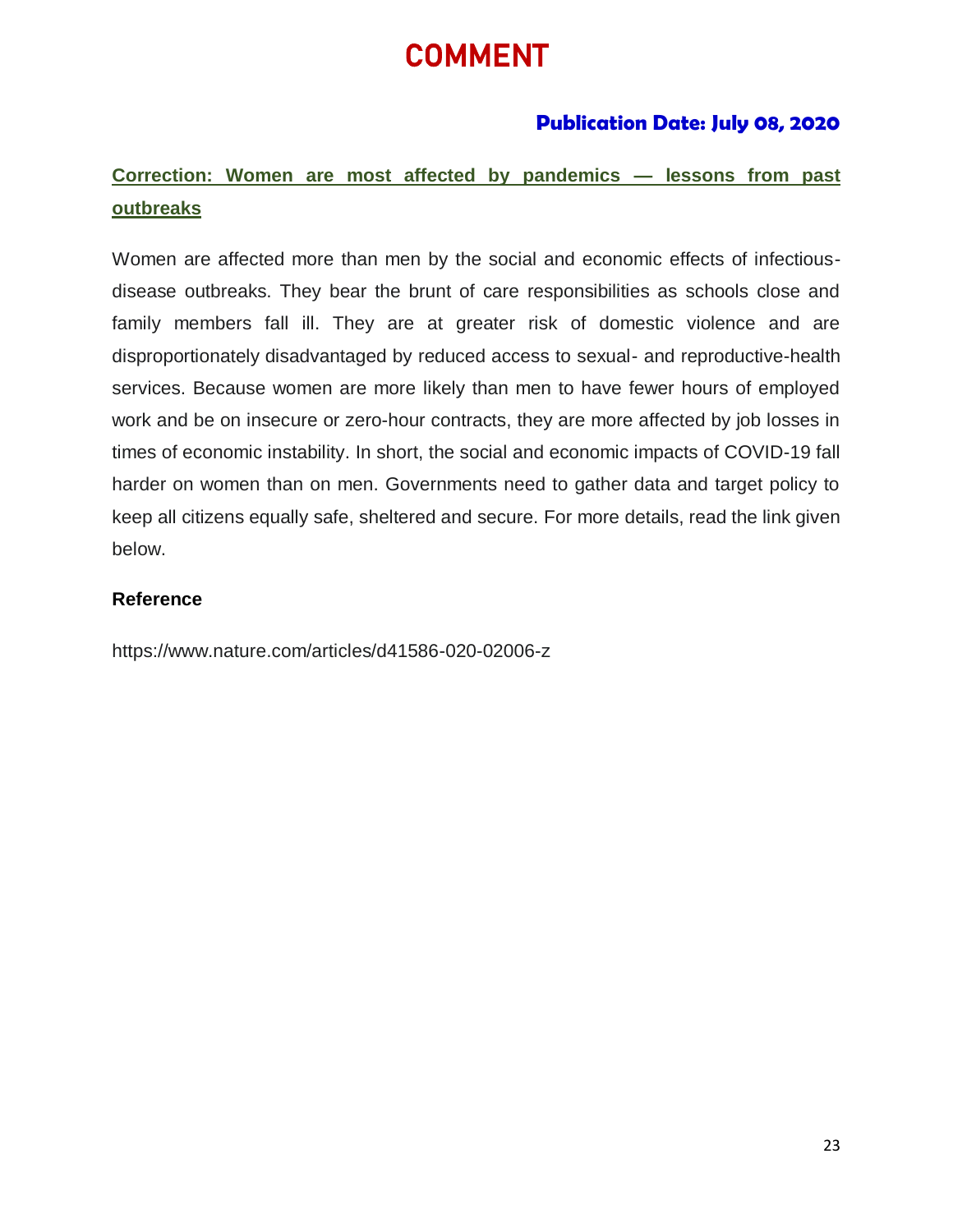# **NEWSLETTER**

### **Publication Date: July 08, 2020**

#### **Can boosting interferons, the body's frontline virus fighters, beat COVID-19?**

Interferons are molecular messengers that launch an immediate, intense local response when a virus invades a cell. They trigger production of myriad proteins that attack the virus at every stage of invasion and replication, and they alert uninfected neighboring cells to prepare their own defenses. Interferons also help recruit immune cells to the site of infection and activate them when they arrive. But according to Benjamin tenOever, a virologist at Mount Sinai, SARS-CoV-2 disables this defense by blocking the powerful interferons that lead it. In addition, the virus also ramps up the production of chemokines, a different set of messenger molecules that summon distant immune cells and trigger inflammation. At least five studies since April have found that interferon treatment or pretreatment has a protective effect in cells and in mice infected with SARS-CoV-2. These studies parallel earlier ones that found beneficial effects of early interferon administration in mice infected with the new coronavirus' cousins, severe acute respiratory syndrome (SARS) and Middle East respiratory syndrome. The data support giving interferons as a treatment for COVID-19, especially early in infection, advocates say.

However, a small flurry of recent papers suggested the novel coronavirus does some of its deadly work by disabling interferons, powerful proteins that are the body's own frontline defenders against viral invasion. If so, synthetic interferons given before or soon after infection may tame the virus before it causes serious disease—a welcome possibility that additional recent studies support. Even as scientists debate the underlying biology, they are keenly aware that only controlled clinical trials will answer their questions. For more details, see the link given below.

#### **Reference**

[https://www.sciencemag.org/news/2020/07/can-boosting-interferons-bodys-frontline](https://www.sciencemag.org/news/2020/07/can-boosting-interferons-bodys-frontline-virus-fighters-beat-covid-19)[virus-fighters-beat-covid-19](https://www.sciencemag.org/news/2020/07/can-boosting-interferons-bodys-frontline-virus-fighters-beat-covid-19)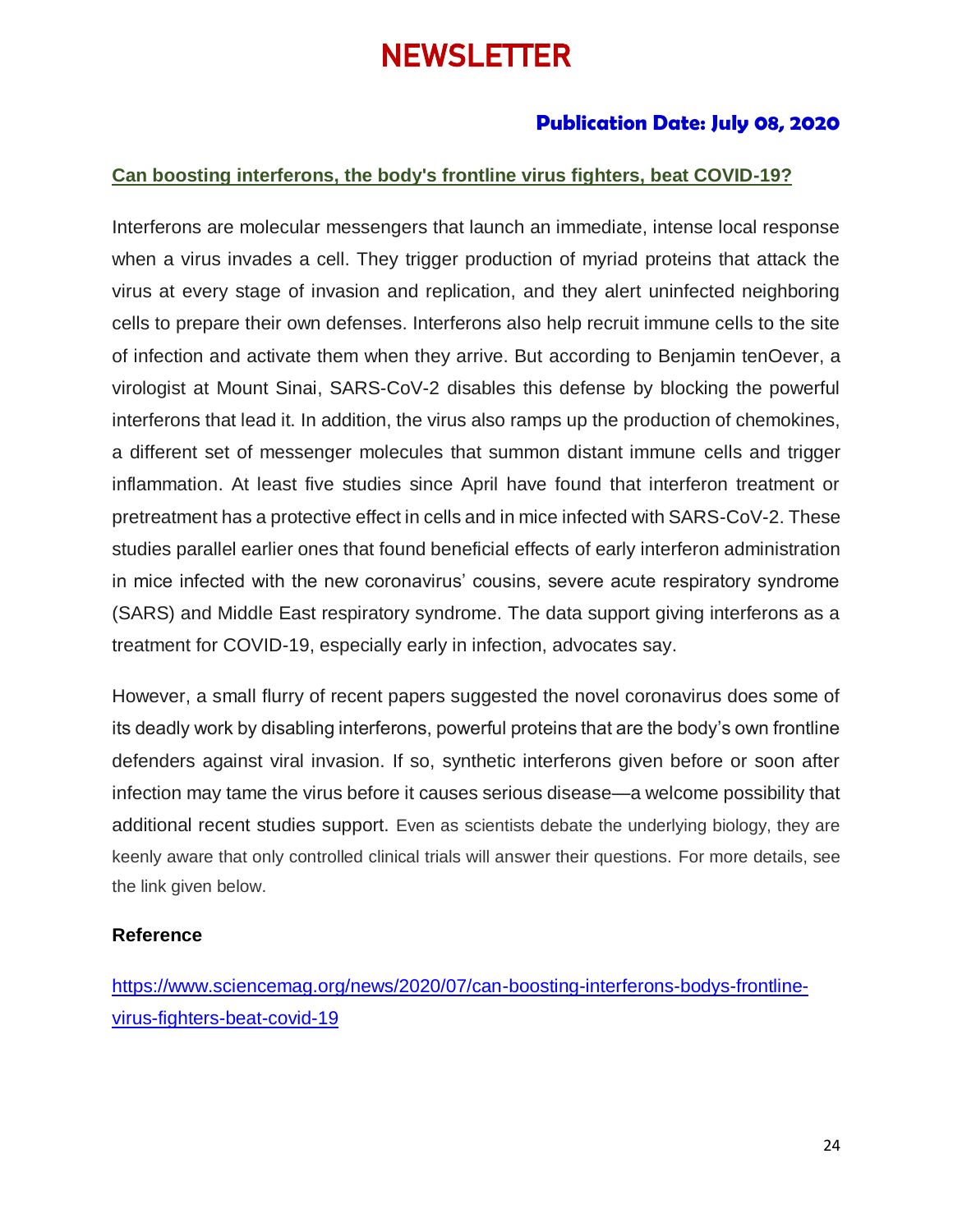# **Mounting evidence suggests coronavirus is airborne — but health advice has not caught up**

Converging lines of evidence indicated that SARS-CoV-2, the coronavirus responsible for the COVID-19 pandemic, can pass from person to person in tiny droplets called aerosols that waft through the air and accumulate over time. After months of debate about whether people can transmit the virus through exhaled air, there is growing concern among scientists about this transmission route. Morawska and aerosol scientist Donald Milton at the University of Maryland, College Park (supported by an international group of 237 other clinicians, infectious-disease physicians, epidemiologists, engineers and aerosol scientists) urged the medical community and public-health authorities to acknowledge the potential for airborne transmission, and called for the preventive measures to reduce this type of risk. The researchers are frustrated that key agencies, such as the World Health Organization (WHO), haven't been heeding their advice in their public messages.

Previously for months, the WHO has steadfastly pushed back against the idea that there is a significant threat of the coronavirus being transmitted by aerosols that can accumulate in poorly ventilated venues and be carried on air currents. The agency has maintained that the virus is spread mainly by contaminated surfaces and by droplets bigger than aerosols that are generated by coughing, sneezing and talking. These are thought to travel relatively short distances and drop quickly from the air. And after months of denying the importance of this, the WHO is reconsidering its stance. On July 7, [the](https://www.who.int/emergencies/diseases/novel-coronavirus-2019)  [WHO has softened its position,](https://www.who.int/emergencies/diseases/novel-coronavirus-2019) by saying in a press conference that it will issue new guidelines about transmission in settings with close contact and poor ventilation. In addition, governments are starting to change policies amid concerns that tiny droplets can carry SARS-CoV-2. For more details, see the link given below.

#### **Reference**

<https://www.nature.com/articles/d41586-020-02058-1>

# **Coronavirus research updates: One nation shows wildly disparate local infection rates**

According to a report on July 8, 2020, Europe's largest effort to identify people, who have been infected by the new coronavirus has found that roughly one-third of them did not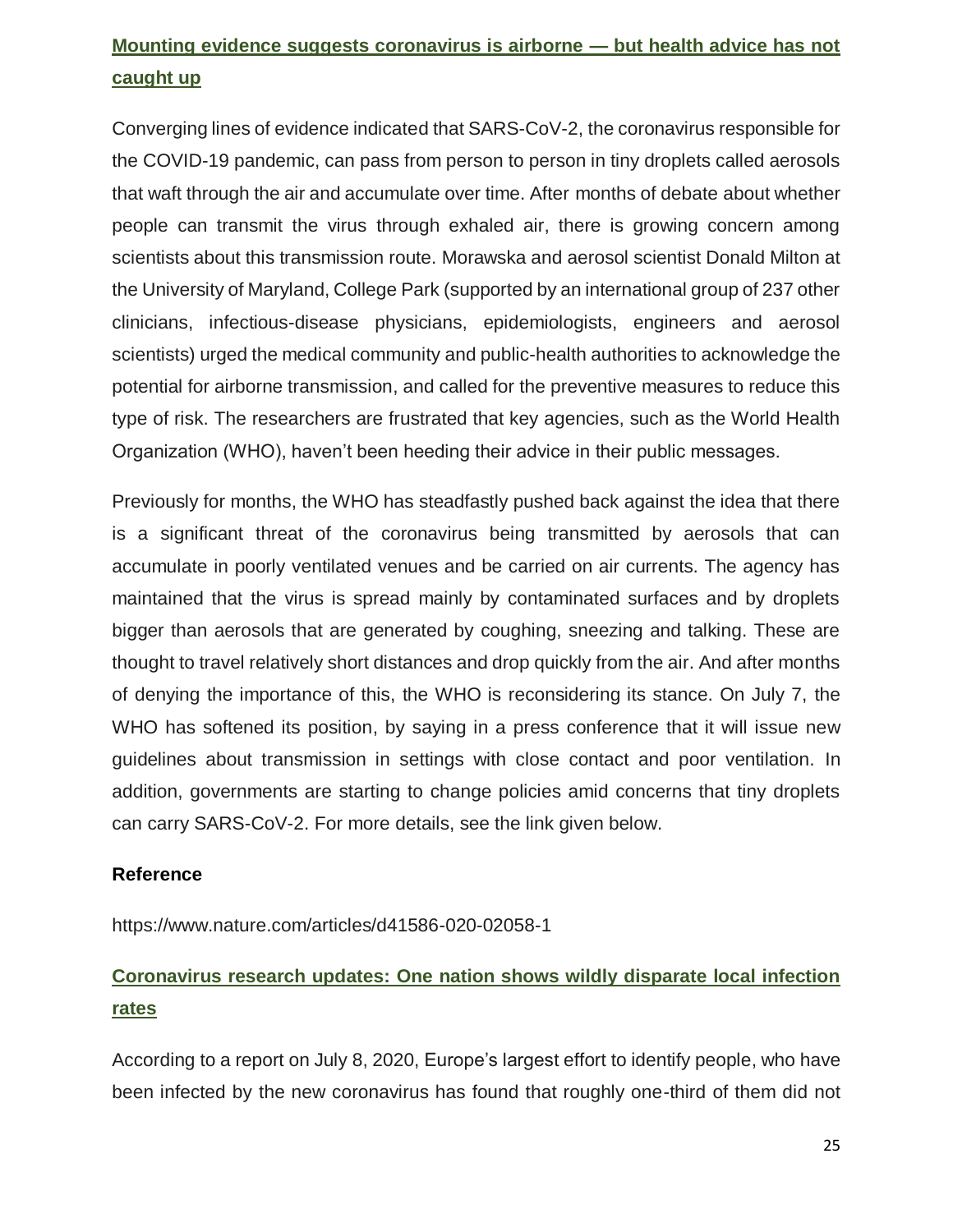show symptoms. Between 27 April and 11 May, Marina Pollán at the Institute of Health Carlos III in Madrid and her colleagues tested more than 61,000 people from randomly selected households across Spain for SARS-CoV-2 antibodies, which are produced by the body's immune system in response to coronavirus infection. The study reported large geographical variations in the prevalence of antibodies: more than 10% of people in central areas such as Madrid tested positive, compared with less than 3% in most coastal provinces. Nationwide, some 5% of people tested positive, of which around one in three were asymptomatic. On the basis of their results, the researchers estimate that roughly one million people previously infected with the coronavirus could have gone undetected in Spain because they did not show symptoms.

According to an autopsy-based study (*July 7, 2020*) of 11 people, who died from COVID-19 showed a mismatch between viral hotspots in the body and sites of inflammation and organ damage, suggesting that immune responses, rather than the virus itself, are responsible for death. Numerous studies have suggested that the immune system contributes to the organ damage seen in some severe cases of COVID-19.

### **Reference**

<https://www.nature.com/articles/d41586-020-00502-w>

## **Publication Date: July 07, 2020**

### **WHO experts to travel to China**

WHO experts will travel to China to work together with their Chinese counterparts to prepare scientific plans for identifying the zoonotic source of the SARS-COV-2 virus. The experts will develop the scope and TOR for a WHO-led international mission.

#### **Reference**

[https://www.who.int/emergencies/diseases/novel-coronavirus-2019/events-as-they](https://www.who.int/emergencies/diseases/novel-coronavirus-2019/events-as-they-happen)[happen](https://www.who.int/emergencies/diseases/novel-coronavirus-2019/events-as-they-happen)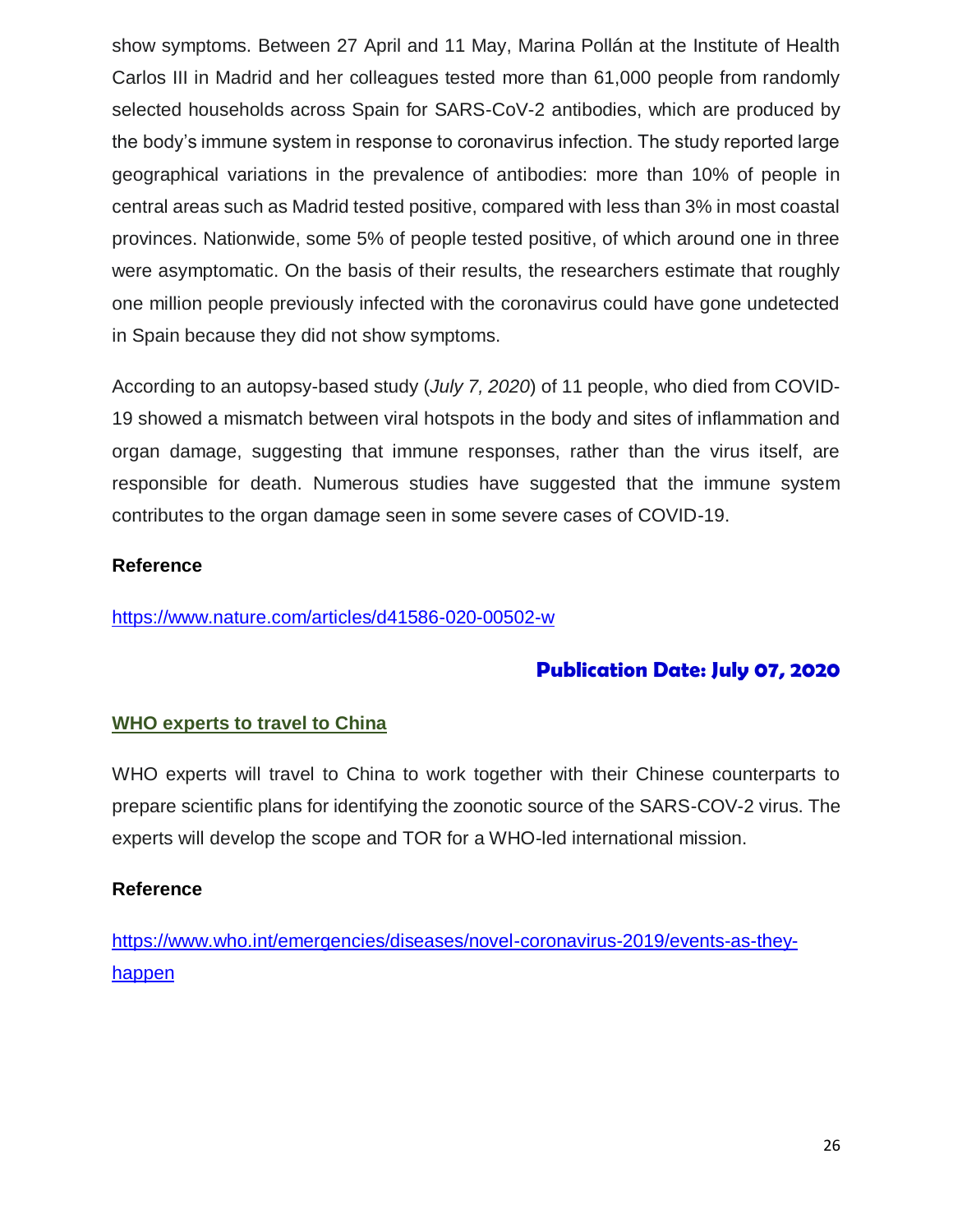# VIEWPOINT

### **Publication Date: July 06, 2020**

## **COVID-19-associated acute respiratory distress syndrome: is a different approach to management warranted?**

The COVID-19 pandemic has seen a surge of patients with acute respiratory distress syndrome (ARDS) in intensive care units across the globe. As experience of managing patients with COVID-19-associated ARDS has grown, so too have efforts to classify patients according to respiratory system mechanics, with a view to optimising ventilatory management. Personalised lungprotective mechanical ventilation reduces mortality and has become the mainstay of treatment in ARDS. In this Viewpoint, we address ventilatory strategies in the context of recent discussions on phenotypic heterogeneity in patients with COVID-19-associated ARDS. Although early reports suggested that COVID-19-associated ARDS has distinctive features that set it apart from historical ARDS, emerging evidence indicates that the respiratory system mechanics of patients with ARDS, with or without COVID-19, are broadly similar. In the absence of evidence to support a shift away from the current paradigm of ventilatory management, we strongly recommend adherence to evidence-based management, informed by bedside physiology, as resources permit.

#### **Reference**

[https://www.thelancet.com/journals/lanres/article/PIIS2213-2600\(20\)30304-0/fulltext](https://www.thelancet.com/journals/lanres/article/PIIS2213-2600(20)30304-0/fulltext)

### **Publication Date: July 03, 2020**

#### **Comparing SARS-CoV-2 with SARS-CoV and influenza pandemics**

The objective of this Personal View is to compare transmissibility, hospitalisation, and mortality rates for severe acute respiratory syndrome coronavirus 2 (SARS-CoV-2) with those of other epidemic coronaviruses, such as severe acute respiratory syndrome coronavirus (SARS-CoV) and Middle East respiratory syndrome coronavirus (MERS-CoV), and pandemic influenza viruses. The basic reproductive rate (R0) for SARS-CoV-2 is estimated to be 2·5 (range 1·8–3·6) compared with 2·0–3·0 for SARS-CoV and the 1918 influenza pandemic, 0·9 for MERS-CoV, and 1·5 for the 2009 influenza pandemic. SARS-CoV-2 causes mild or asymptomatic disease in most cases; however, severe to critical illness occurs in a small proportion of infected individuals, with the highest rate seen in people older than 70 years. The measured case fatality rate varies